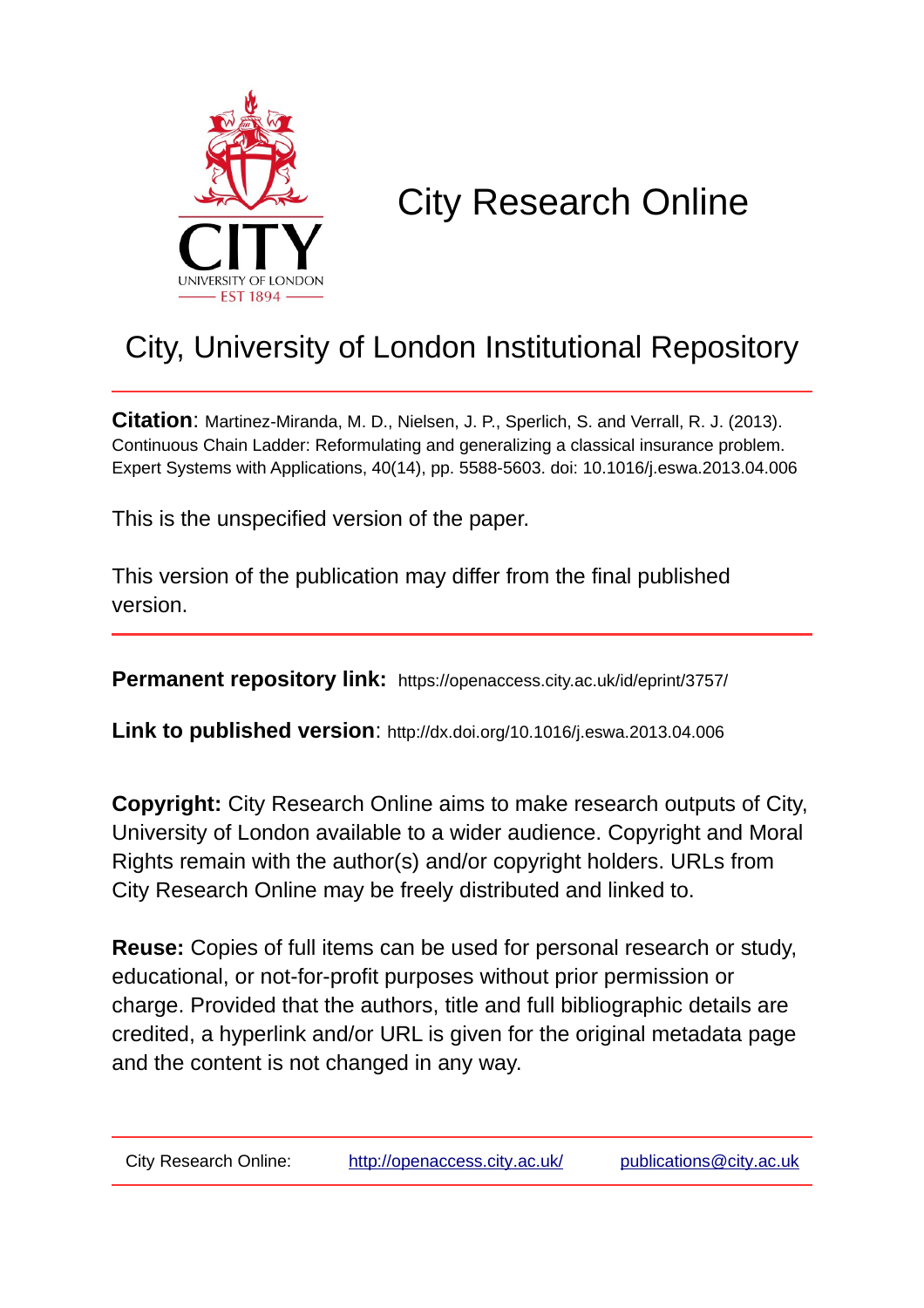#### Continuous Chain Ladder

MARÍA DOLORES MARTÍNEZ MIRANDA University of Granada, Spain mmiranda@ugr.es JENS PERCH NIELSEN Cass Business School, City University, London, U.K. Jens.Nielsen.1@city.ac.uk, festinalente@nielsen.mail.dk Stefan Sperlich Universitè de Genève, Département des sciences économiques Bd du Pont d'Arve 40, CH - 1211 Genéve 4 Stefan.Sperlich@unige.ch Richard Verrall Cass Business School, City University, London, U.K. R.J.Verrall@city.ac.uk

February 11, 2013

#### Abstract

To be written

Keywords: Chain Ladder; Claims Reserves; Reserve Risk; Multiplicative bias correction; Density estimation, Crossvalidation; smoothing; kernel.

## 1 Introduction

A crucial element of non-life insurance is to set adequate reserves aside for liabilities that are not fully known, and this is of great importance when considering the risk of insolvency and the capital requirements for non-life insurers. Determining the expected profit or loss in a non-life insurance business is of growing importance because of the Solvency II regulations. For an insurer operating in the non-life insurance business, the ultimate claims amount of an accident year is often not known at the end of that year. It will depend on the business line: for instance, in liability insurance it may be expected that the claims settlement will last several years because of bodily injuries and/or long legal processes. Also the possible time lag between the occurrence of the accident and the manifestation of the consequences of the event may cause a delay. The aim of claims reserving is to estimate the outstanding claims and thereby enable the company to set its reserves. To forecast these outstanding claims, a simple but generally accepted algorithm is the classical chain ladder method (CLM).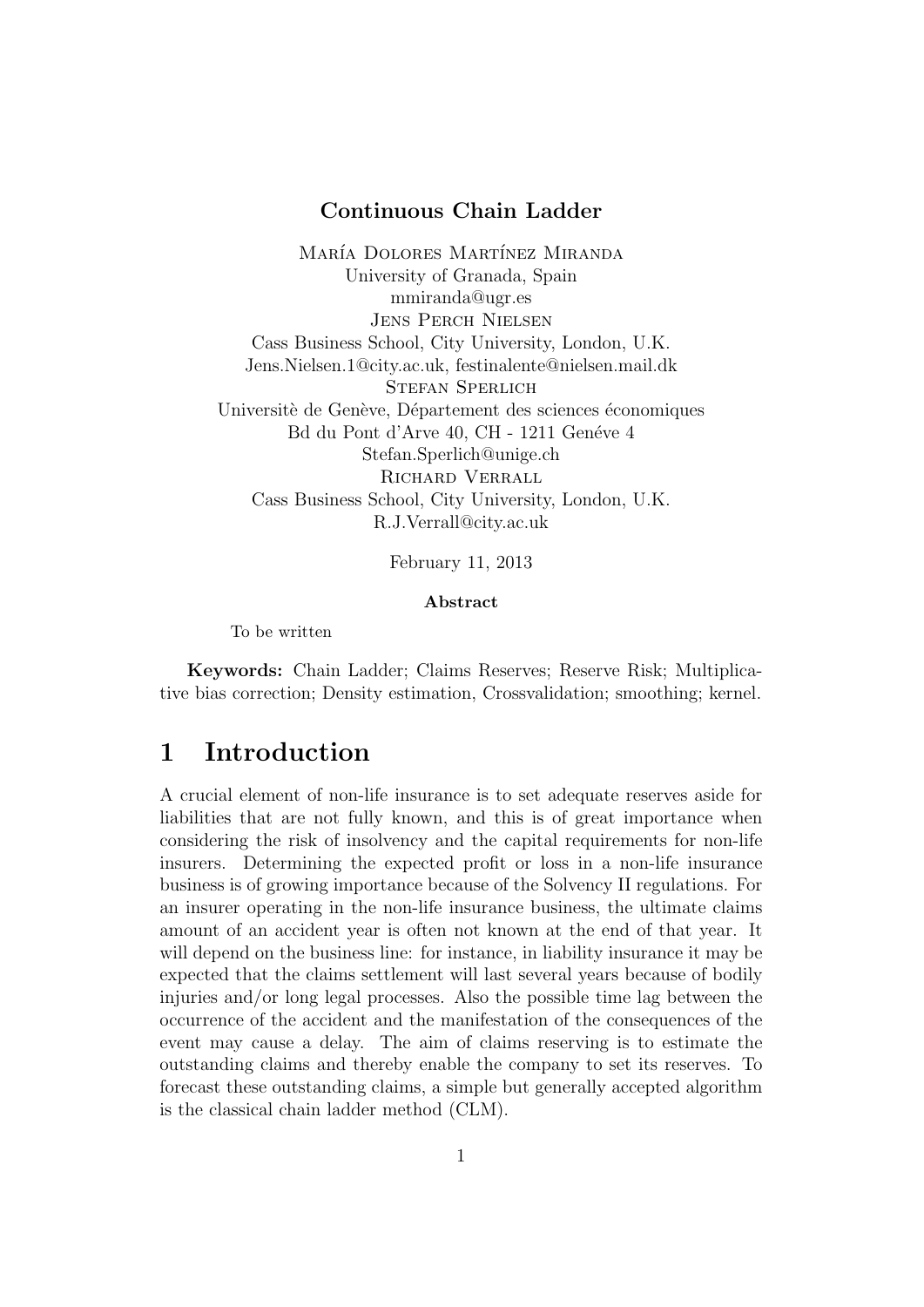A key feature of the vast majority of claims reserving methids used in practice, including the CLM, is that they assume that the data have been aggregated. This aggregation is often done by year, but it could also be done by quarter or month. Whatever time period is used, the key point to note is that this aggregation implies some pre-smoothing of the data. Claims reserving methods which use continuous models (parametric or nonparametric) have been suggested in the literature but they almost invariably involved the use of aggregated data which has therefore been reduced to discrete time data. The approach of this paper is different in that it does not assume that the data have been aggregated: it uses data recorded in continuous time. As this is a new approach, we present methods which are close to the CLM, but we keep them as straightforward as possible. It would be possible to add sophistication to these, but this would detract from the simplicity of the presentation and we leave this for future work. Because the appraoch uses data recorded in continuous time and is based on the philosophy underlying the CLM, it can be viewed as a continuous version of the CLM. For this reason, we have named it " Continuous Chain Ladder".

Methods based on data recorded over a continuous time scale have previously been suggested in the actuarial literature (e.g. Norberg, 1986), but the papers only rarely addressed the implementation of these methods. In the practical context the results have generally been somewhat disappointing. We believe that this somewhat disappointing outcome for continuous reserving so far is that the methods have been too distant from well-known methods such as the CLM to appeal to actuaries. This paper therefore aims to show how reserving using data recorded in continuous time can be viewed as a natural transition from CLM to sophisticated modern statistical methods.

Using the technical language of non-parametric smmothing, this paper will show that the classical CLM can be regarded as a structured histogram on a triangle (Jones 1989). The original CLM groups the data and develops a multiplicative histogram model: we will simply follow the same approach without grouping the data. When the data are not grouped, it can be treated as having a density on the triangle. This multivariate density can be estimated using local linear smoothing methods, and it can then be approximated on the triangle by a multiplicative density. It is also possible to relate this approach to regression. Linton and Nielsen (1998) showed that their method of marginal regression (Linton and Nielsen, 1995), simply minimized the distance from a multivariate regression function by two additive components. Mammen, Linton and Nielsen (1999) developed smooth additive regression as a kernel weighted projection of the data on an additive subspace on non-parametrically defined functions. This research led to a number of extensions including the generalised additive nonparamet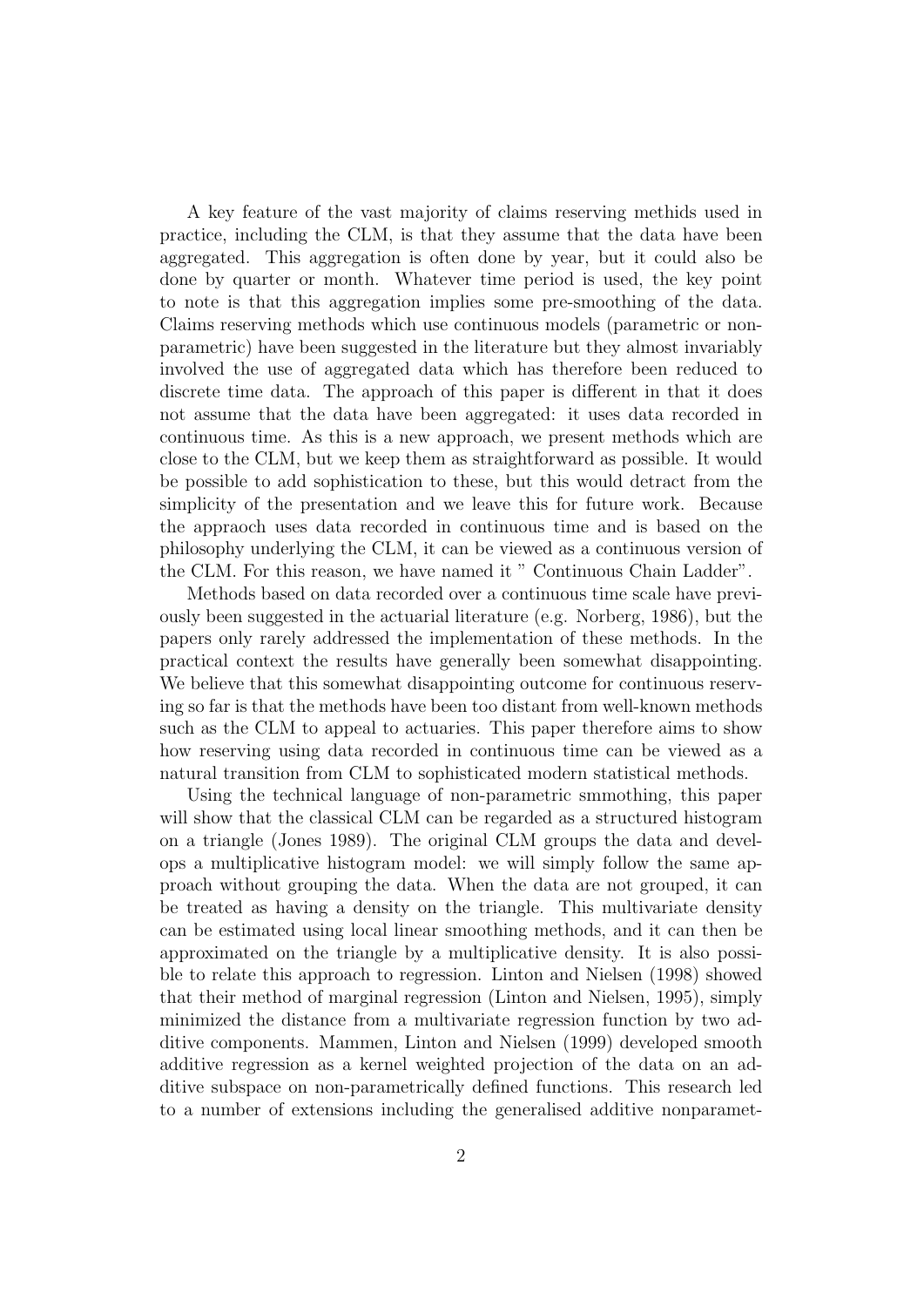ric smooth backfitting of Yu, Park and Mammen (2008). This is related to the approach taken in this paper, because the multiplicative model can be regarded as a generalized additive model.

The paper is structured as follows...

## 2 The classical model for aggregated data

One of the most popular method used in reserving is the classical chain ladder method (CLM) which uses simple aggregated triangular arrays of data. Several stochastic models for CLM have been formulated which model directly the aggregated data (see for example Verrall and England 2002, or Wüthrich and Merz, 2008). This paper considers a new and modern approach based on smoothing methods which will provide a different perspective on claims reserving, which gives more insights into classical reserving methods such as the CLM. This section describes briefly the classical formulation which will be a benchmark throughout the paper.

In classical reserving methods it is assumed that the available information is a run-off triangle with dimension  $m$ , i.e. a triangle with  $m$  rows. Thus, the information is provided in an aggregated way where, in theory, any aggregation periods could be considered, such as quarters, years etc. Depending on the data being considered, each cell in the triangle could contain the number of reported or paid claims (counts data) or aggregated payments (reported or paid). Traditional methods such as the CLM are often applied to all of these types of triangles, with different distributional assumptions used as appropriate. For example, a Poisson model would be suitable for counts and an over-dispersed Poisson for aggregated payments. This paper considers only counts in order to make the density approach as clear as possible. The extension to payments data will be considered in future work.

We assume, without loss of generality, that the data are available as a triangle, and denote the set indexing the periods for which the data are available by  $\mathcal{I}_m = \{(i, j) : i = 1, \ldots, m, j = 1, \ldots, m; i + j - 1 \leq m\}.$ Here i denotes the origin period and j the delay period (i.e.  $j-1$  periods delay from  $i$ ). The aggregated incurred counts triangle can then be written by  $\aleph_m = \{N_{ij} : (i,j) \in \mathcal{I}_m\}$ , where  $N_{ij}$  is the total number of claims of insurance incurred in period i, which are reported in period  $i + j - 1$  i.e. with  $j-1$  periods delay from year i. An example of such aggregated data is shown in the top graph in Figure 1. This data set corresponds to numbers of reported claims (incurred counts) observed for claims that were incurred in the  $m = 19$  past years.

It is usual that data in this triangular form are used for classical reserving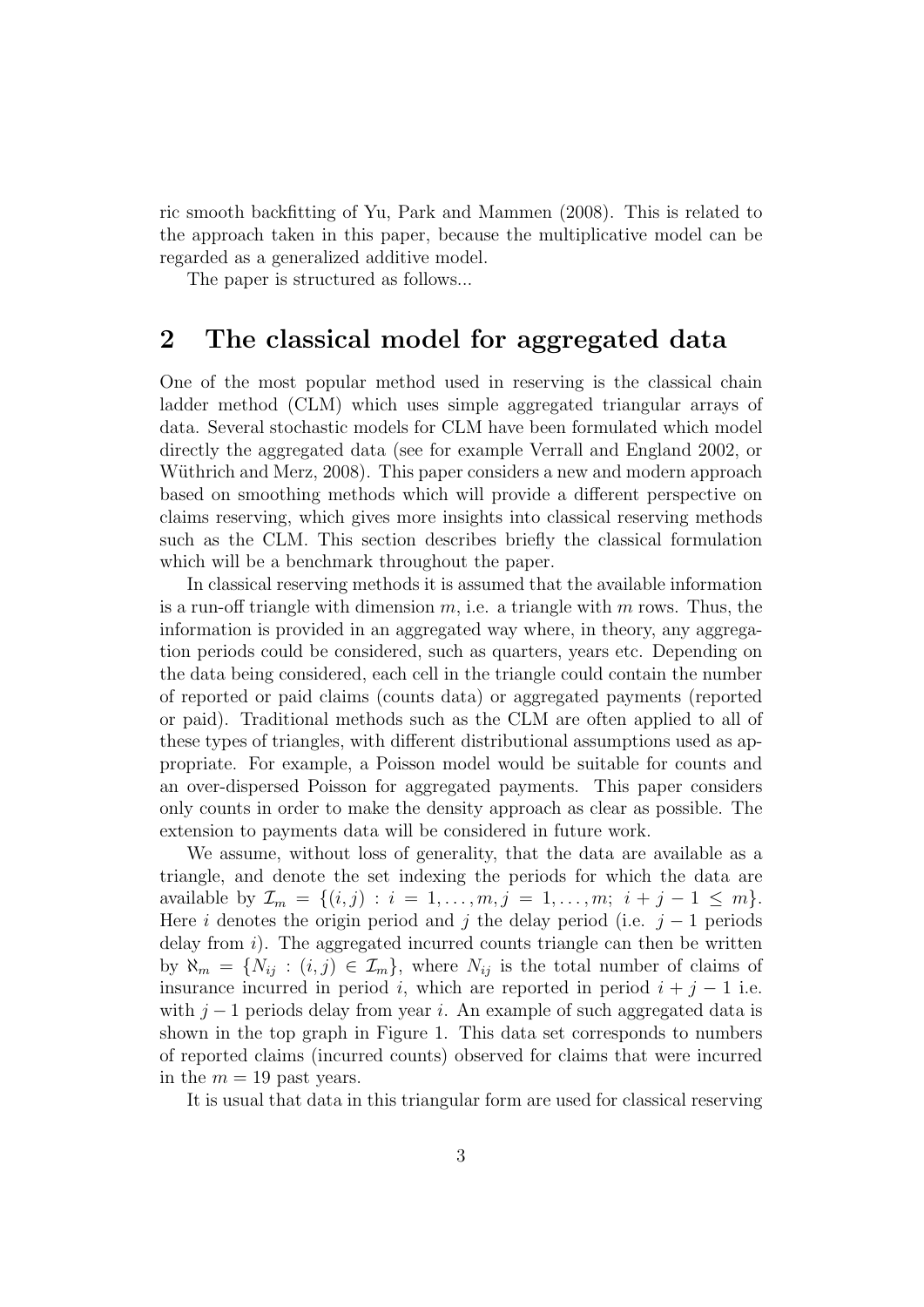methods and it is possible to predict the outstanding claims and construct a reserve starting from aggregated data. In order to do this, the methods produce projections in the lower and unexperienced triangle  $\mathcal{J}_m = \{(i, j) :$  $i = 2, \ldots, m, j = 1, \ldots, m; i + j - 1 > m$ . The traditional CLM projections can be derived from maximum likelihood estimation under a Poisson model for the aggregated data (see Kuang, Nielsen and Nielsen, 2009). Note that such a model is often quite a reasonable model for counts data. Thus, it is assumed that the cells in the triangle are independently Poisson distributed with cross-classified mean, which is specified by the following multiplicative parametrization:

$$
E[N_{ij}] = \alpha_i \beta_j, \quad (i, j) \in \mathcal{I}_m.
$$
 (1)

By solving the well-known identification problem for this kind of method (see Kuang, Nielsen and Nielsen, 2009), standard tools from generalized linear models provide estimates for the parameters  $\alpha_i$  and  $\beta_j$ , for  $i, j = 1, \ldots, m$ . From these estimates the predicted outstanding claims for each underwriting period are obtained by summing the predicted values for the claims in the lower triangle by row. Also, outstanding claims for future calendar period can be predicted by summing the diagonals in the lower triangle. Both calculations are the common output required from reserving methods. An illustration of the classical chain ladder method on real insurance data is given in Section 5. The next section introduces the continuous approach which underlies the new method proposed in this paper.

### 2.1 A regression view of the density estimation problem

As indicated above, the aim of this paper is firstly to reformulate the reserving problem in terms of a multivariate density estimation problem and then to develop kernel methods to estimate nonparametrically this density. The classical CLM provides one approach to this non-parametric density estimation problem as is explained in this subsection. This new perspective on further understanding classical reserving methods such as the CLM can provide greater understanding and may also be the key to makel progress in developing modern and powerful methods.

Several papers in the statistical literature have described the connection between the density and the regression problems. This connection has motivated new density estimation methods such as local linear estimator, which will be applied in this paper to the reserving problem. We begin by describing the connection as Fan and Gijbels (1996, pp. 50) did in the unidimensional setting, and consider first the simple univariate scenario to make the exposi-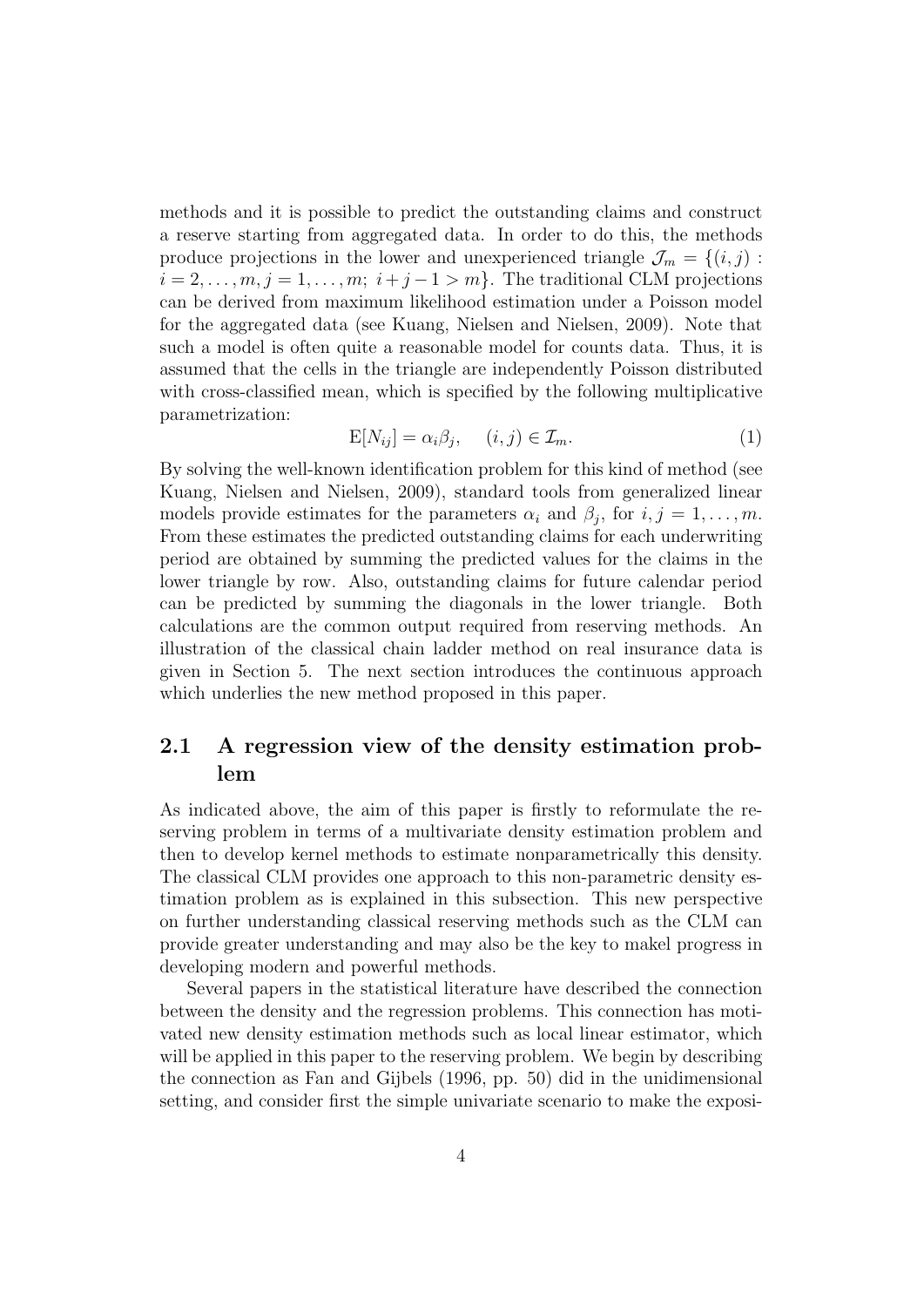tion more straightforward. Let  $X_1, \ldots, X_n$  be a random i.i.d. sample from a population X with continuous density f. Let  $a_1 < \cdots < a_m$  denote equally spaced grid points defining  $m-1$  contiguous intervals or bins  $B_j = (a_j, a_{j+1}],$ for  $j = 1, \ldots, m - 1$ . The extreme points  $a_1$  and  $a_m$  are typically chosen in such a way that the support of f is contained in  $(a_1, a_m]$ . Let  $\Lambda_m$  denote the bin size  $(\Lambda_m = a_2 - a_1)$ . Also for each  $j = 1, \ldots, m$ , let  $x_j$  denote the bin center  $(x_i = (a_{i+1} + a_i)/2)$ , and  $N_i$  the bin count defined as the number of data falling in the interval  $B_j$ . It is clear that  $N_j$  follows a binomial distribution with size parameter *n* and success probability  $p_j = \int_{B_j} f(x) dx$ . Therefore when  $m \to \infty$  or equivalently  $\Lambda_m \to 0$  we have the following approximations:

$$
\mathcal{E}\left[\frac{N_j}{n\Lambda_m}\right] \approx f(x_j)
$$

and

$$
V\left(\frac{N_j}{n\Lambda_m}\right) \approx \frac{f(x_j)}{n\Lambda_m},
$$

for  $j = 1, \ldots, m$ . Thus the density problem is equivalent to a heteroscedastic regression problem based on the data,  $\{(x_j, N_j/\Lambda_m n), j = 1, \ldots, m\}$ , which are approximately independent. Equivalently the regression model can be written for the bin counts  $N_i$  as

$$
N_j = r(x_j) + \varepsilon_j,\tag{2}
$$

with  $r(\cdot) = n \Lambda_m f(\cdot)$  being the regression function. From a regression estimate  $\hat{r}(\cdot)$  the target density can be estimated as  $f(\cdot) = r(\cdot)n\Lambda_m$ .

Now if we move to the two-dimensional scenario it can clearly be seen that the classical chain ladder method approaches the density problem through the regression formulation in equation (2). Specifically, the CLM estimates a twodimensional density f supported in the triangle  $\mathcal{I}_m$  and using a multiplicative structure. The bins are constructed as squares of the form  $B_{ij} = (a_i, a_{i+1}] \times$  $(b_j, b_{j+1}]$ , for  $i, j \in \mathcal{I}_m$ , with bin length  $\Lambda_m = a_2 - a_1 = b_2 - b_1$  being constant. Thus, from the bin counts  $N_{ij}$  (the number of data falling in  $B_{ij}$ ) the regression problem can be formulated as

$$
N_{ij} = r(z_{ij}) + \varepsilon_{ij},\tag{3}
$$

based on the data  $\{(z_{ij}, N_{ij}, i, j \in \mathcal{I}_m\})$ . The two-dimensional covariate  $z_{ij} = (x_i, y_j)$ , is defined such that  $x_i$  and  $x_j$  are the midpoints of the intervals  $(a_{1,i}, a_{1,i+1}]$  and  $(a_{2,i}, a_{2,i+1}]$ , respectively, for  $i, j \in \mathcal{I}_m$ . The regression function is then related with the density by  $r(\cdot, \cdot) = n\Lambda_m f(\cdot, \cdot)$ . By assuming that the unknown regression function r is multiplicative i.e.  $r(\cdot, \cdot) = r_1(\cdot) r_2(\cdot)$ ,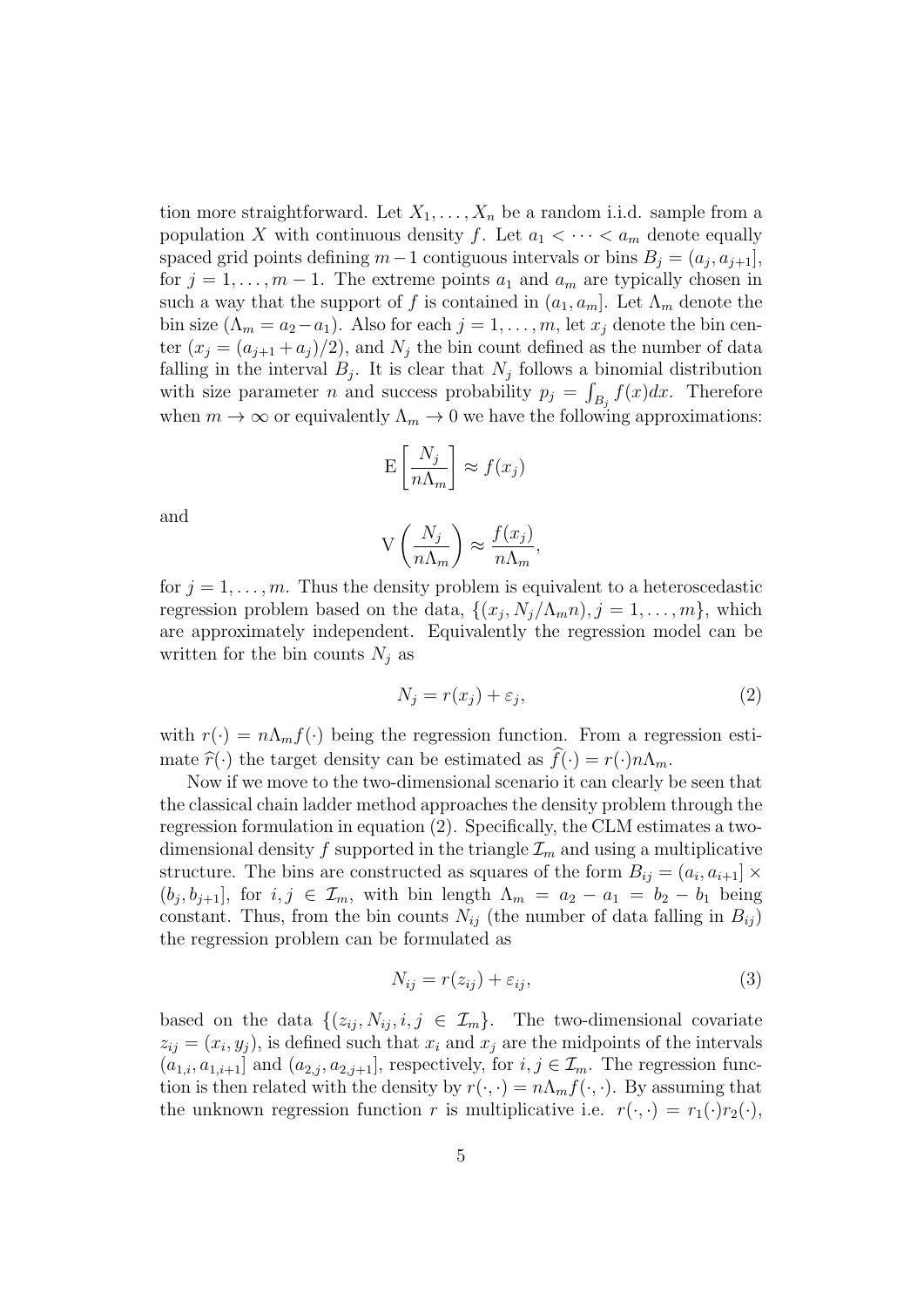the problem can be solved using classical generalized linear models (GLM) with the logarithm as the link function and some specified error distribution (see for example England and Verrall, 2002, for a description of this approach). The classical Poisson (for claim counts) as defined by equation (1) relies on the Poisson approximation of the binomial distribution. Clearly each bin count,  $N_{ij}$ , follow a binomial distribution with parameters n and  $p_{ij}$ , where *n* is the total ultimate number of claims for each accident year and  $p_{ij} = \int_{B_{ij}} f(z)dz$ . It is well known that the binomial distribution can be approximated by a Poisson distribution:  $N_{ij} \hookrightarrow P(np_{ij})$ , which justifies a GLM model with log link function and Poisson error distribution. Note that the larger n and the smaller  $p_{ij}$  the better is the approximation and therefore the expected performance of the classical CLM.

The above description shows how CLM focuses on the regression approach when considering the estimation of a density and thus it can only work on binned data. The following section describes methods which aim to estimate the underlying density and which are therefore more suited to the consideration of individual data using continuous time.

# 3 The continuous density approach

Once the reserving problem has been formulated in terms of a bivariate density estimation problem, several powerful methods from modern statistics can assist in providing good solutions. Note that the approach now changes from the regression perspective which is useful when the data are given in an aggregated way (see Appendix A), to a continuous approach where the target function is a continuous two-dimensional density function. As was discussed in the previous section the chain ladder method is defined from the regression perspective, which also starts from a histogram or a binned version of the data. This is also the case with many other approaches in reserving that attempt to introduce smoothing ideas. Some of these approaches are examined in Section 4. This section focuses on the aim of this paper, which is a continuous version of the CLM. This provides solutions for the reserving problem with better statistical properties and which can be extended to the context of individual claims data. Subsection 3.1 describes how a simple kernel density estimator can be developed from the naive and inefficient histogram, which is the basis of classical CLM. A sequence of steps to improve the local linear and multiplicative bias correction estimators can then be introduced, which lead to the proposal for a continuous CLM.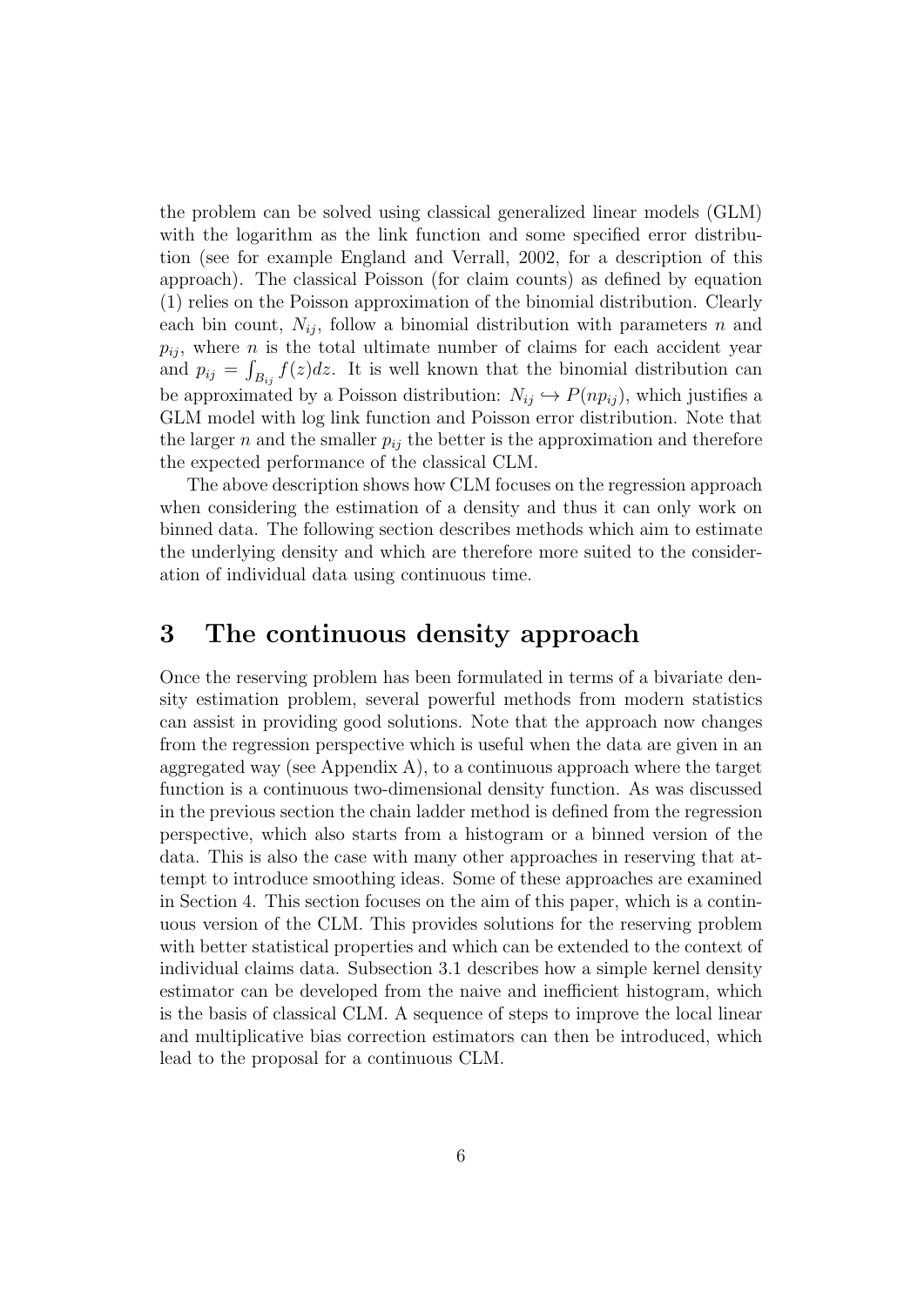#### 3.1 From the histogram to kernel smoothing

Kernel methods for density estimation arise in an intuitive and natural way from the naive histogram estimator. The application of these kernel methods in reserving relies on the recognition that the classical CLM consists of the construction of a structured histogram on a triangle. A histogram is the simplest nonparametric approach to estimate a density function. The histogram separates the data into distinct non-overlapping bins, and constructs bars (hypercubes) with heights defined as the proportion (or the number) of observations falling into each bin. This proportion gives an estimate of the probability density function at the mid point of the bin (see subsection 2.1). As in Section 2.1 we start from the simpler univariate scenario and extend this afterwards to the two-dimensional situation. Consider again a random sample,  $X_1, \ldots, X_n$ , from a population X with a continuous density f. Consider  $m-1$  contiguous intervals  $B_j = (a_j, a_{j+1}]$  or bins with bin length  $\Lambda_m$ , which divide the support of f, and let  $x_j$  be the midpoints, for  $j = 1, \ldots, m-1$ . The height of the bar of the histogram with base  $B_j$  provides an estimate of the probability density function at the midpoint,  $x_j$ . Thus, an estimator of the density f at any point  $x_0$  in the support of f can be derived from the limit concept of ratio between probability mass in a neighborhood of a point and the size of the neighborhood. Using proper mathematics it is an application of the mean value theorem of integral calculus, which implies that

$$
\lim_{\Lambda_m\to 0}\frac{P(X\in B_j)}{\Lambda_k}=f(x)\quad \text{if}\ \ x\in B_j\ (j=1,\ldots,m-1).
$$

From this expression the histogram estimator at any point  $x_0$  in the support is defined by

$$
\widehat{f}_{hist}(x_0) = \frac{n^{-1} \sum_{i=1}^{n} I\{X_i \in B_j\}}{\Lambda_m} \quad \text{if} \ \ x_0 \in B_j \ (j = 1, \dots, m).
$$

Note that the histogram is not a continuous function, but has jumps at the grid points and has zero derivative everywhere else. This gives estimates which are not only aesthetically undesirable, but, more seriously, could provide to an untrained observer with a misleading impression. In fact, the shape of the histogram can potentially be influenced by where the bin centres are placed. From the above formulation, these are defined by the choice of the width  $\Lambda_m$  and the location of the first point  $a_1$ . Partly to overcome this difficulty, and partly for other technical reasons (see for example Silverman, 1986, for a further explanation), it is of interest to consider more sophisticated estimators which can overcome these drawbacks, such as kernel methods.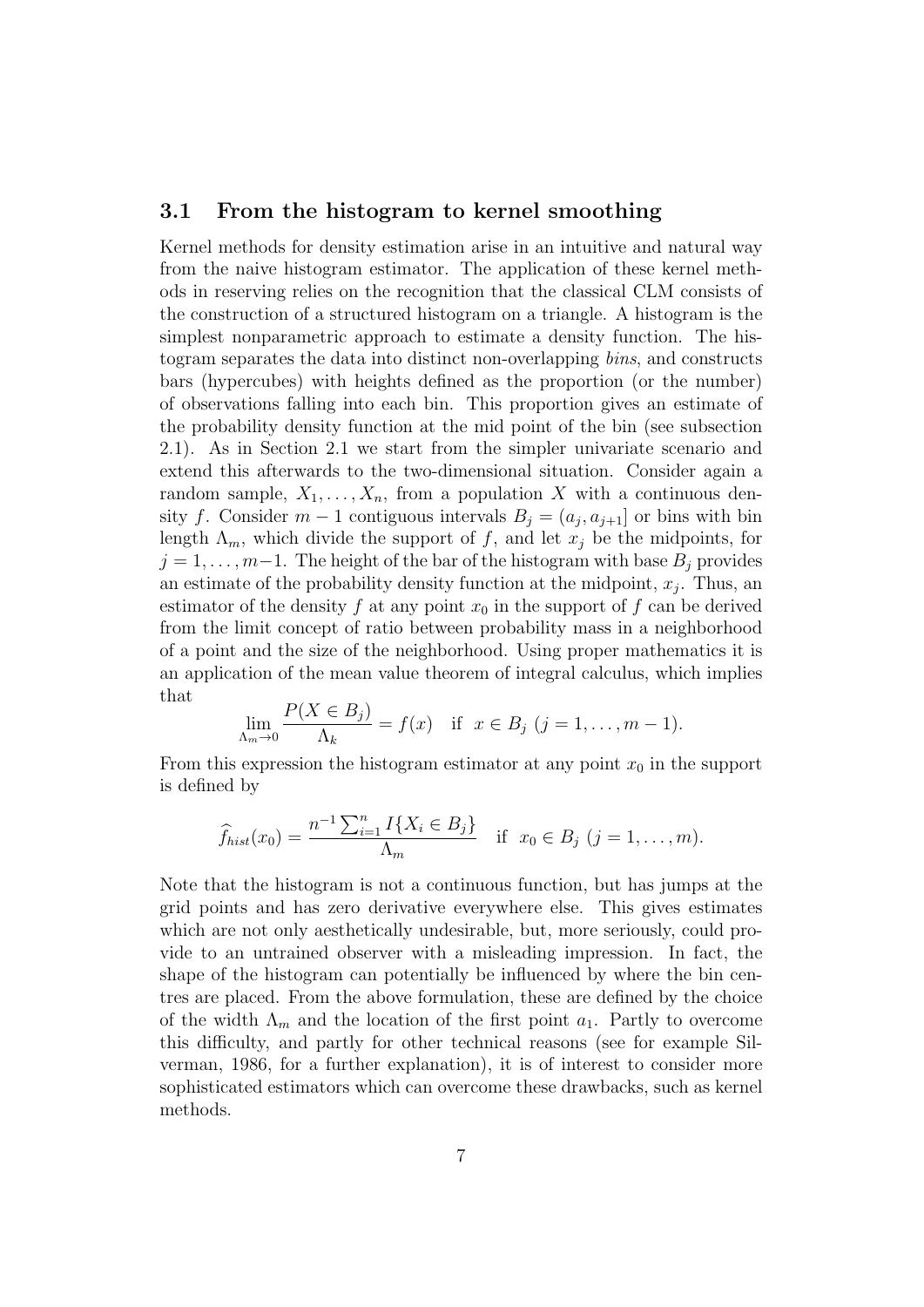Moving now to the two-dimensional scenario, assume that  $Z_1, \ldots, Z_n$  is an i.i.d. random sample from a population  $Z = (X, Y)$ , having bivariate continuous density f. Consider a split of the support of f into squares of the form  $B_{ij} = (a_{1,i}, a_{1,i+1}] \times (a_{1,j}, a_{2,j+1}]$ , with constant length of the sides  $\Lambda_m = a_{1,2} - a_{1,1} = a_{2,2} - a_{2,1}$ . Following analogous arguments to those used in the univariate case, the simple histogram estimator can be defined at any point  $z_0 = (x_0, y_0)$  in the support of f by

$$
\widehat{f}_{hist}(z_0)=\nu(z_0)/n\Lambda_m^2,
$$

where  $\nu(z_0)$  is the number of sample data falling in the square which contains  $z<sub>0</sub>$ . From this formulation the typical kernel density estimator can be seen as a moving histogram which defines the bins centered at each point where the density is estimated. In this case the bins can overlap and the data falling in the bin are given different weights according to their proximity to the estimation point. Thus, the kernel estimator overcomes the problem of the naive estimator concerning the location of the bins but also it provides a smooth estimate for the target continuous density. The simplest kernel density estimator is the multivariate extension of the Parzen-Rosenblatt estimator. For any estimation point the support,  $z_0 = (x_0, y_0)$  this is defined as

$$
\widehat{f}_h(z_0) = |h|^{-1} \sum_{i=1}^n \mathcal{K}_h(z_0 - Z_i), \tag{4}
$$

where  $\mathcal{K}_h(\cdot)$  is a two-dimensional kernel and  $h = (h_1, h_2)^t \in \mathbb{R}^2_+$  is a bandwidth parameter with  $|h| = h_1 h_2$ . Here we use a simple multiplicative kernel given by  $\mathcal{K}_h(u, v) = K_{h_1}(u) K_{h_2}(v)$  with  $K_{h_1}(u) = h_1^{-1} K(u/h_1)$  and K being a unidimensional symmetric probability density function. This multiplicative structure is the more convenient for our purposes in the paper, but other general kernels such as spheric kernels could also be considered, and also more general bandwidth parameter such as matrices (see for example Wand and Jones, 1995, pp.103).

Simple kernel methods suffer from well-known boundary problems and further corrections have been suggested in the literature to overcome these problems. Reserving can be viewed as a typical density estimation problem in the boundary region defined by the claims triangle. The triangular support requires refined boundary corrections methods to be considered, and local linear density estimation can be useful in this context. Subsection 3.2 starts by considering the local linear approach to provide an estimator of the density in the triangle. Since the aim is to predict the density in the whole square which includes the future in the lower triangle, we will next assume a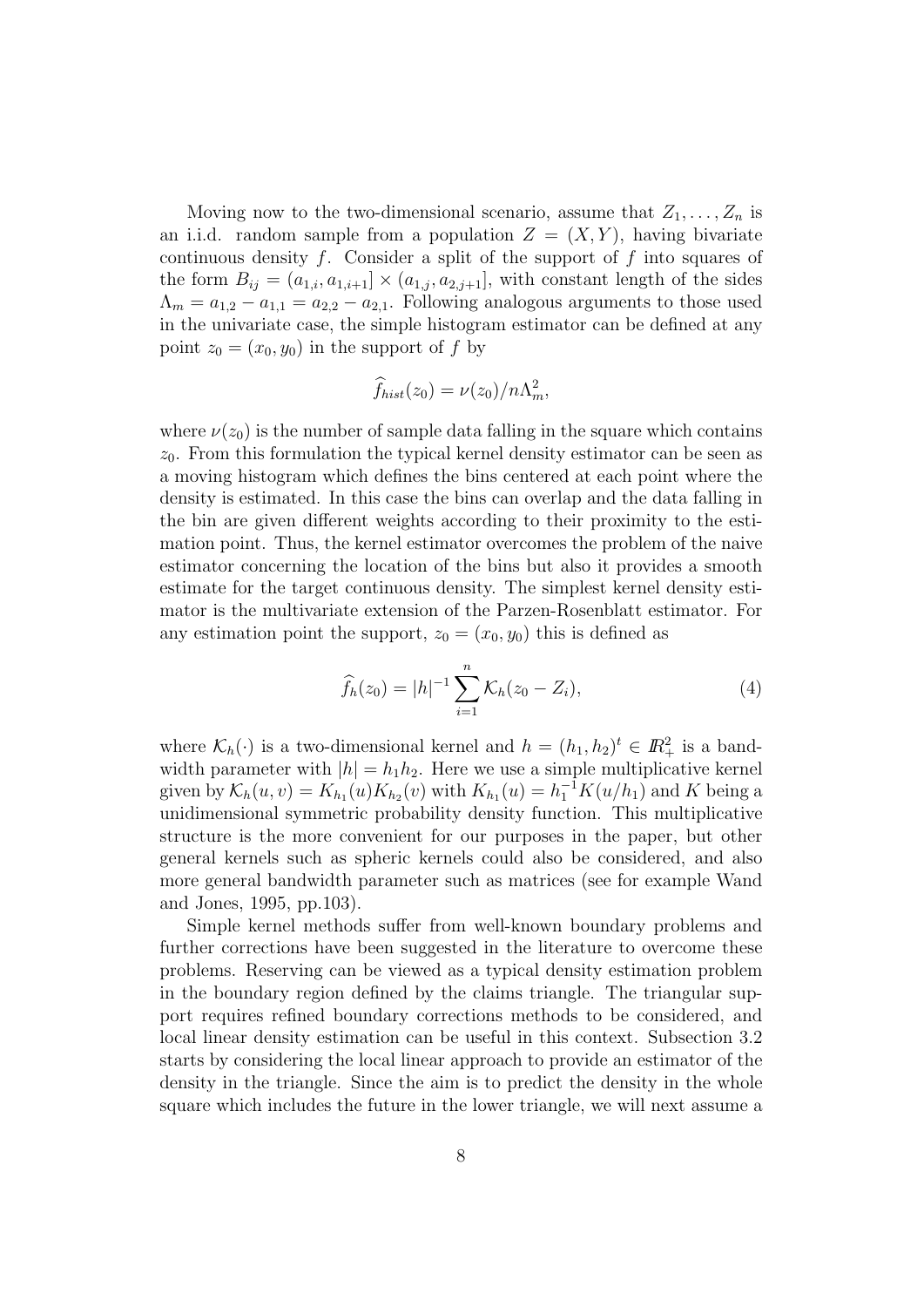multiplicative structure and use the marginal integration method by Linton and Nielsen (1995) to provide a multiplicative local linear estimator for the density. This provides the required predictions in the forecast set (the lower triangle in the square).

### 3.2 The unstructured local linear estimator in the observation triangle

Nielsen (1999) extended the principle of local linear estimation by Lejeune and Sarda (1992) and Jones (1993) to nonparametric multivariate density estimation with arbitrary boundary regions. Let  $f$  denote a two-dimensional density having support in the triangle  $\mathcal{I} = \{z = (x, y)^t | 0 \le x, y \le T, x +$  $y \leq T$  with any  $T > 0$ . Here for simplicity we assume the origin period is equal to zero. Nielsen's local linear estimator is defined at each point  $z_0 = (x_0, y_0)^t \in \mathcal{I}$  as the solution  $\Theta_0$  of the following minimization problem:

$$
\begin{pmatrix}\n\widehat{\Theta}_0 \\
\widehat{\Theta}_1\n\end{pmatrix} = \arg\min \left\{ \lim_{b \to 0} \int_{\mathcal{I}} \left[ \widetilde{f}_b(z) - \widehat{\Theta}_0 - \widehat{\Theta}_1^t(z_0 - z) \right]^2 \mathcal{K}_h(z - z_0) dz \right\}, \tag{5}
$$

where  $\widetilde{f}_b(z) = n^{-1} (b_1 b_2)^{-1} \sum_{i=1}^n \mathcal{K}_b(z - z_0)$  is the standard kernel estimator in (4) at the point z with bandwidth parameter  $b = (b_1, b_2)^t \in \mathbb{R}^2_+$  and two-dimensional kernel  $K$ . As above in section 2.1 a multiplicative kernel,  $\mathcal{K}(x, y) = K(x)K(y)$  is used, with K being a unidimensional symmetric kernel function.

Note that this estimator is only defined in the observation triangle and therefore is not suitable for forecasting purposes. Recall that the forecast horizon is giving by  $\mathcal{J} = \{z = (x, y)^t | 0 \le x, y \le T, x + y > T\}$ . In the next section we assume a multiplicative structure for the density and provide an estimator which can be used to provide forecasts in the lower triangle  $J$ .

#### 3.3 The structured local linear density estimator

Now we assume that the target density in the whole square  $S = \{z =$  $(x, y)^t | 0 \le x, y \le T$  is multiplicative i.e.  $f(x, y) = f_1(x) f_2(y)$ . The marginal integration method introduced by Linton and Nielsen (1995) can be extended to the density estimation problem in 3.2 through the following two-step method:

Step 1. From the available data estimate the two-dimensional density in the observation set  $\mathcal I$  by an estimator  $\tilde{f}_h^{\mathcal I}(x,y)$ , such as the local linear estimators resulting from (5).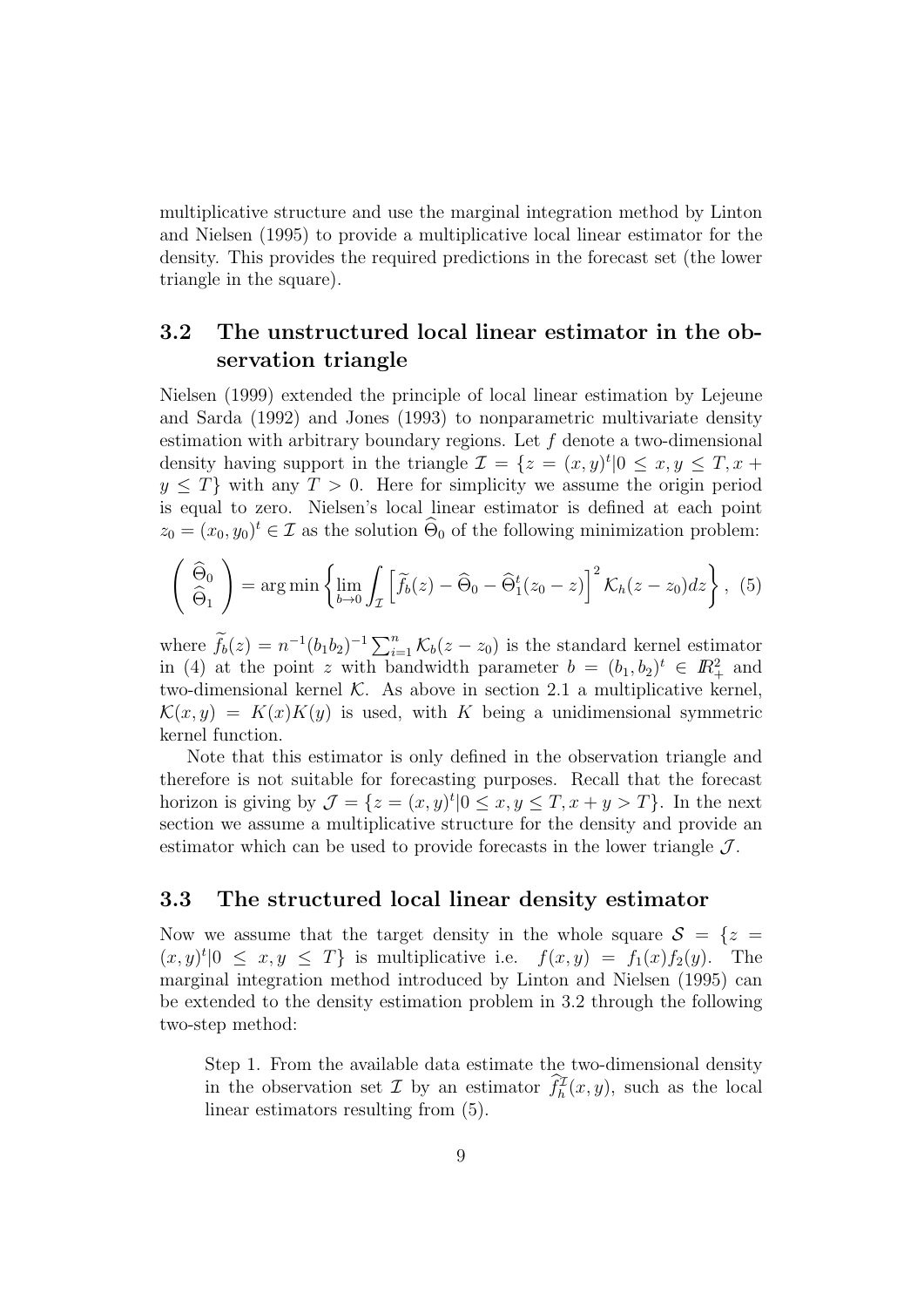Step 2. Assume that the target density is multiplicative,  $f(x, y) =$  $f_1(x)f_2(y)$  and estimate  $f_1$  and  $f_2$  through the following minimisation:

$$
\min_{f_1, f_2} \int_{\mathcal{I}} \left( \widehat{f}_h^{\mathcal{I}}(x, y) - f_1(x) f_2(y) \right)^2 dx dy.
$$
 (6)

The minimization at Step 2 can be performed using an iterative algorithm such as the following:

- 1. Consider an initial estimator of the component  $f_1$  denoted by  $\widehat{f}_1^{(0)}$ . Let  $\widehat{f}^{(0)}$  denote the unstructured estimator for the density in  $\mathcal I$  defined in Step 1 above.
- 2. Using  $\hat{f}_1^{(0)}$ ,  $f(x, y) \approx \hat{f}_1^{(0)}(x) f_2(y)$  so that

$$
\int_{\mathcal{I}_y} f(x, y) dx \approx f_2(y) \int_{\mathcal{I}_y} \widehat{f}_1^{(0)}(x) dx
$$

with  $\mathcal{I}_y = \{x | (x, y) \in \mathcal{I}\}\.$  Estimate the density  $f_2$  by

$$
\widehat{f}_2^{(1)}(y) = \frac{\int_{\mathcal{I}_y} f^{(0)}(x, y) dx}{\int_{\mathcal{I}_y} \widehat{f}_1^{(0)}(x) dx}.
$$

3. Using  $\widehat{f}_2^{(1)}$ , calculate the updated estimator for  $f_1$  by

$$
\widehat{f}_1^{(1)}(x) = \frac{\int_{\mathcal{I}_x} \widehat{f}^{(0)}(x, y) dy}{\int_{\mathcal{I}_x} \widehat{f}_2^{(1)}(y) dy}.
$$

4. Repeat steps 2-3 until the desired convergence criterion is achieved.

This provides estimates for any point in the square  $\mathcal{S} = \{z = (x, y)^t | 0 \leq \mathcal{S} \}$  $x, y \leq T$ . The only requirement in practice is to choose the kernel function  $K$  and a bandwidth parameter  $h$  which introduces a suitable level of smoothing. The first choice is usually made for practical or theoretical reasons and it usually has a minor impact on the performance of the estimator (see for example Wand and Jones, 1995, for more details about the choice of kernel). However, the choice of the bandwidth parameter can significantly affect the performance of the kernel estimator and because of its importance, it is considered in subsection 3.5.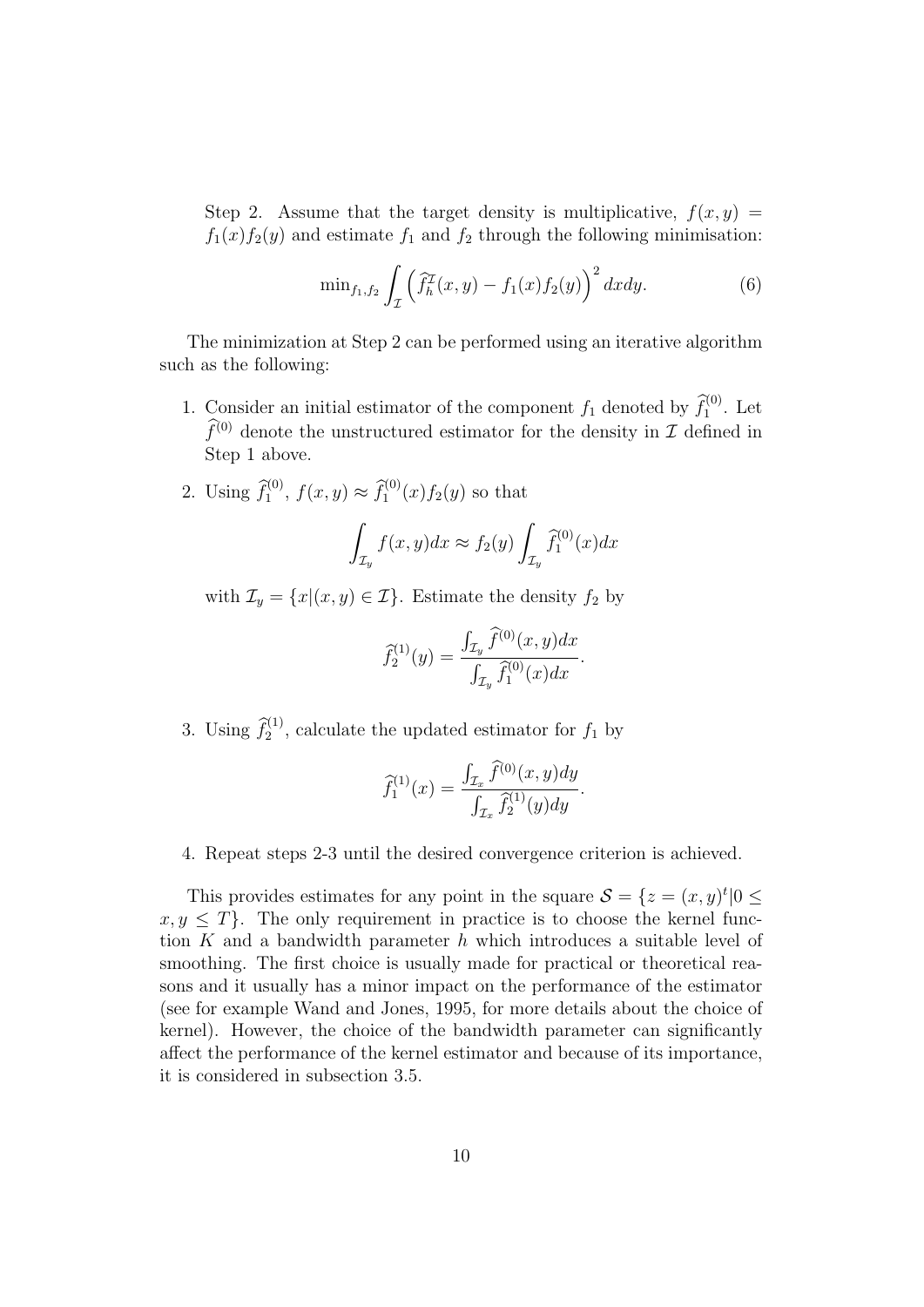#### 3.4 A multiplicative bias correction

In this section, we consider a second improved kernel estimator using bias reduction techniques. It is well-known that kernel methods such as those proposed above provide biased estimates. In the context of this paper, bias should be corrected since it could lead to incorrect reserves with serious consequences for the solvency of non-life insurers. Note that the variability is not so relevant because the insurer is usually interested in aggregated values of the estimates such as the total reserves for the future calendar years or even the overall total in the range of years under consideration.

There are several alternative bias reduction methods to correct the kernel estimates at points of large curvature. Here we consider the multiplicative bias correction (MBC) method proposed by Jones, Linton and Nielsen (1995) for univariate density estimation. The estimator is again introduced in two steps. Firstly a multiplicative bias corrected estimator for the density in the observation triangle is defined, which is an unstructured MBC estimator. Secondly, the marginal integration method is applied to provide the structured MBC density estimator.

Consider the unstructured local linear estimator defined in subsection 3.2. Denote this estimator by  $f_{LL,h}^{\mathcal{I}}$  and recall that it is supported in  $\mathcal{I}$ . The unstructured MBC estimator is defined (having the same support) from the following expression:

$$
\widehat{f}_{MBC,h}^{\mathcal{I}}(z) = \widehat{f}_{LL,h}^{\mathcal{I}}(z)\widehat{g}_{LL,h}^{\mathcal{I}}(z)
$$
\n(7)

where  $\hat{g}_{LL,h}^{\mathcal{I}}$  is the local linear estimator of the ratio  $f(z)/\hat{f}_{LL,h}^{\mathcal{I}}(z)$  obtained<br>by minimising the expression below in  $\Psi$ . by minimising the expression below in  $\Psi_0$ .

$$
\min_{\Psi_0, \Psi_1} \left\{ \lim_{w \to 0} \int_{\mathcal{I}} \left[ \widetilde{g}(z; w) - \Psi_0 - \Psi_1^t(z_0 - z) \right]^2 \left( \widehat{f}_{LL, h}^{\mathcal{I}}(z) \right)^{-1} \mathcal{K}_h(z - z_0) dz \right\} \tag{8}
$$

Now from the estimator defined in (7) and using a similar method to that described in subsection 3.3 the MBC estimators of the univariate densities  $f_1$  and  $f_2$  are obtained, together with the structured MBC estimator as their product.

#### 3.5 Choice of degree of smoothing

To make the kernel methods presented above aoolicatble in practice, it is necessary to make a suitable choice of the bandwidth or smoothing parameter, and for this optimality criterion is often used. However, for any kernel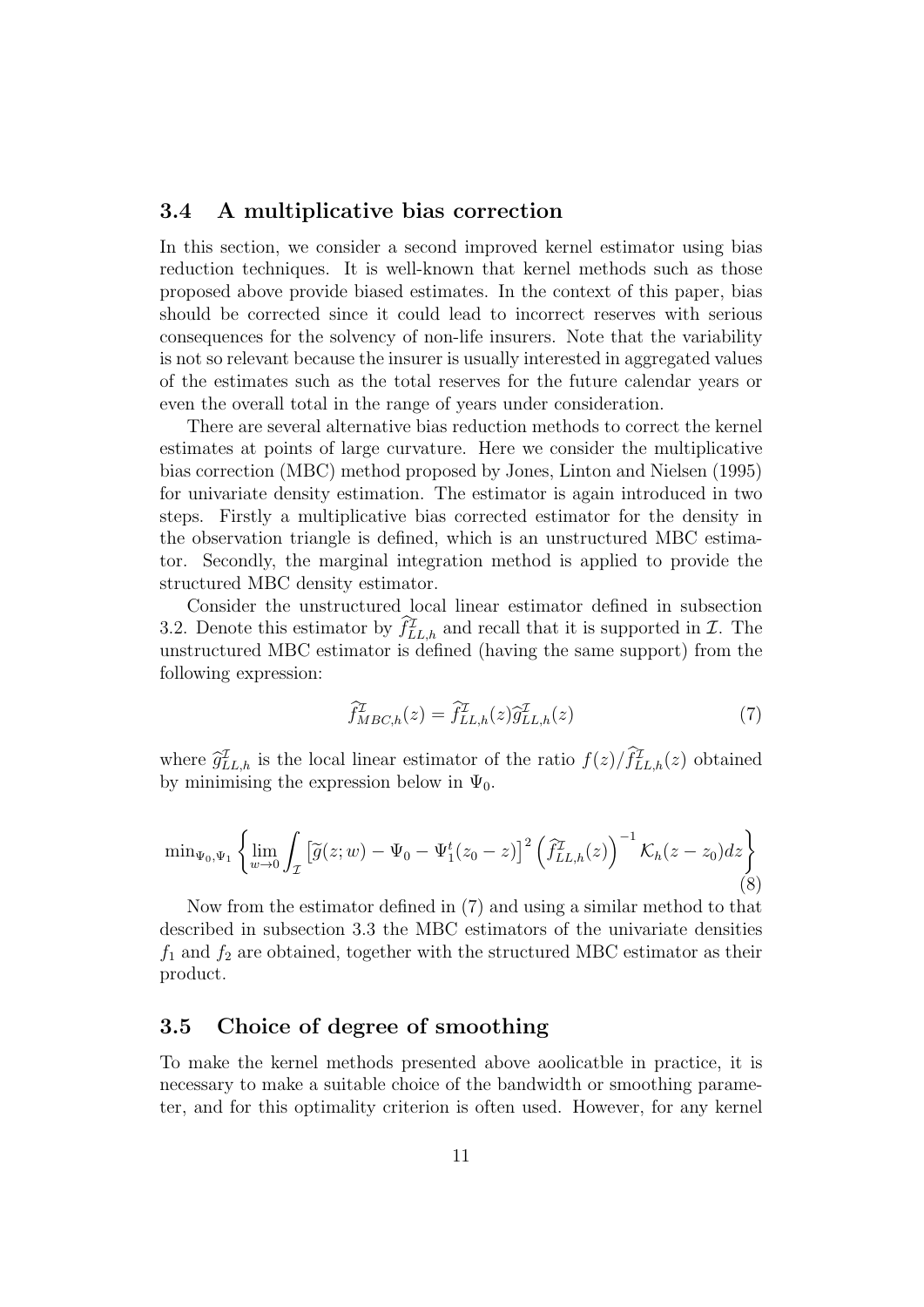estimate the theoretically optimal bandwidths are unfeasible in practice and therefore it is necessary to provide a reasonable data-driven bandwidth estimate. The problem of bandwidth selection also arises also when other estimators such as smoothing splines are used. In this case the smoothing parameter defines the appropriate weightings of fit andd smmothness. Section 4 describes some of the approaches that have been previously considered in the reserving literature.

For the kernel density estimators defined above, the bandwidth is a twodimensional parameter  $h = (h_1, h_2)$  which controls the degree of smoothing in each direction. Specifically  $h_1$  and  $h_2$  move between 0 and infinity, thereby corresponding to extreme cases of undersmoothing and oversmoothing, respectively.  $h_1$  defines the degree of smoothing in the underwriting direction and  $h_2$  in the development direction.

There are several possible methods suggested in the literature to choose the bandwidth for a two-dimensional density. One of the simplest and most commonly used is the crossvalidation method (see for example Wand and Jones 1995). The crossvalidation method is an in-sample technique which aims to estimate the optimal bandwidth for the estimator using the sample data. In this paper, two candidates are suggested to estimate the density from a sample in the reserving triangle using a multiplicative structure. These are the local linear estimator and a multiplicative bias-corrected version. We propose here simply to use crossvalidation to find good unstructured density estimators in the observed triangle, and from such estimators to calculate the corresponding structured densities following the method described in Section 3.3.

For either of the unstructured density estimators defined in the triangle  $\mathcal{I},$ the LL estimator  $(\hat{f}_{LL,h}^{\mathcal{I}})$  or the MBC estimator  $(\hat{f}_{MBC,h}^{\mathcal{I}})$ , the cross-validation score is defined by

$$
CV(h) = \int_{\mathcal{I}} \widehat{f}_h^{\mathcal{I}}(z)^2 dz - 2 \sum_{i=1}^n \int_{\mathcal{I}} \widehat{f}_h^{\mathcal{I},[-i]}(z) d\widetilde{F}_n(z), \tag{9}
$$

with  $\hat{f}_h^{\mathcal{I},[-i]}$  being the leave-one-out version of the estimator  $\hat{f}_h^{\mathcal{I}},$  and  $\tilde{F}_n$  being the empirical distribution function from the sample. The cross-validation bandwidth is then defined as the minimizer of the above CV score. The crossvalidation multiplicative bias-corrected estimator is defined in a similar way.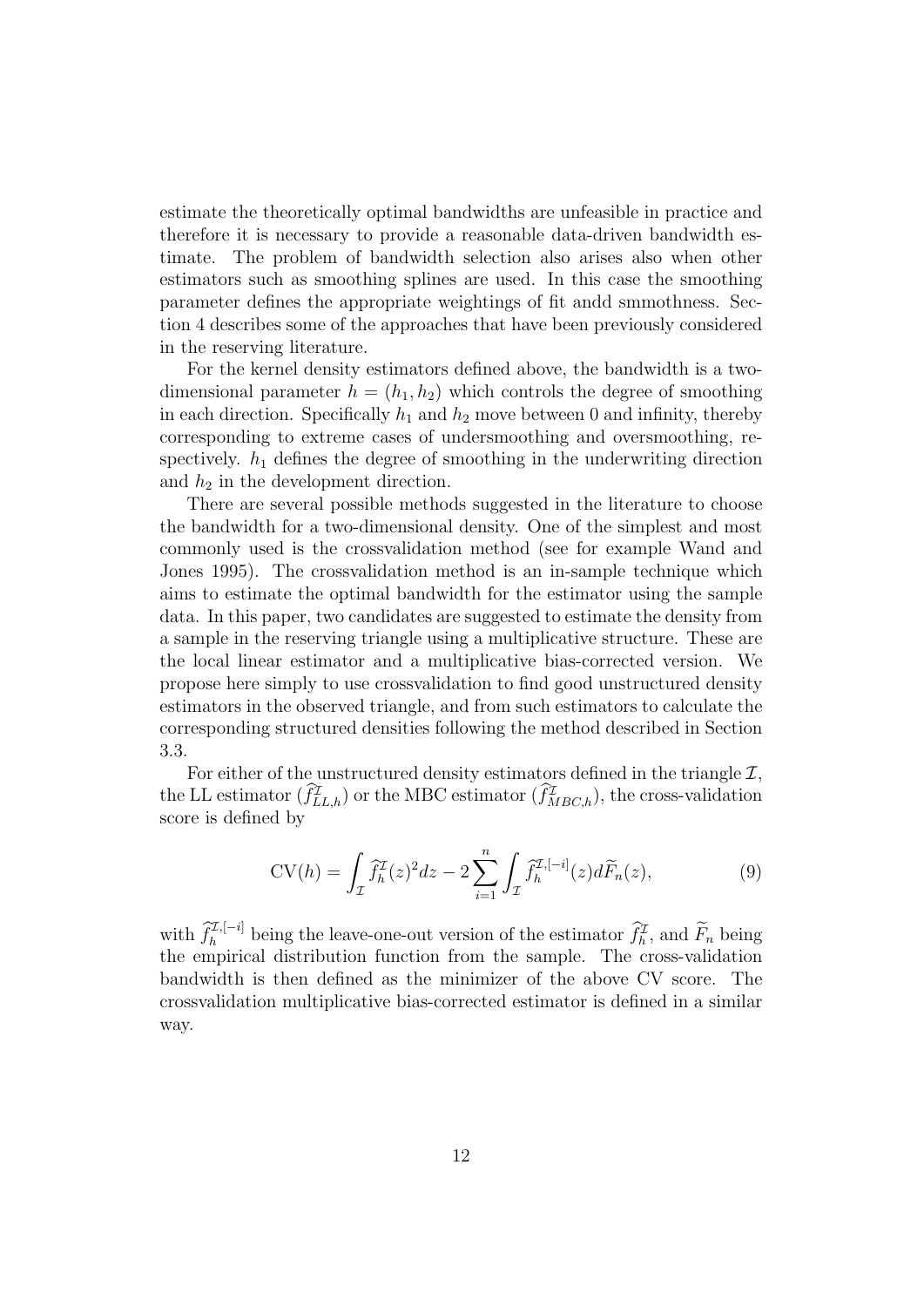# 4 Related nonparametric methods in reserving

The reserving literature contains other suggestions for smoothing methods, and these can be related to the kernel density methods proposed in this paper. The aim of this section is also to demonstrate the novelty of the approach in this paper.

An early paper where the notion of smoothing is applied to the reserving problem is Verrall (1996) which was followed by England and Verrall (2001). The latter paper formalizes a traditional approach in actuarial practice which consists of smoothing the development factors in the deterministic chain ladder approach. England and Verrall (2002) contains a description of this and further develops it in the framework of the generalized linear models (GLM). Chain ladder models are parametric models where the number of parameters increases in a linear way with the dimension of the run-off triangle. From a triangle of dimension  $m$  and assuming the Poisson model for the entries in the triangle with multiplicative structure such as (1), the log-likelihood can be written as

$$
\mathcal{L}(\alpha_i, \beta_j; \aleph_m) = \sum \sum_{(i,j) \in \mathcal{I}_m} \left\{ -\alpha_i \beta_j + \alpha_i \beta_j \log(N_{ij}) \right\},\tag{10}
$$

(omitting a constant term). Verrall (1991) and Kuang, Nielsen and Nielsen (2009) proved that the maximum likelihood estimators,  $\{\hat{\alpha}_i, \beta_j, 1 \leq i, j \leq n\}$ m}, provide the chain ladder estimates by  $N_{ij} = \hat{\alpha}_i \beta_j$ , for each  $i, j =$ <br>1 m. The intuition in this paper indicates that low lovels of aggregations  $1, \ldots, m$ . The intuition in this paper indicates that low levels of aggregations in the triangle would lead to serious problems in the likelihood behavior.

Apart from the well-known problem of identification of the parameters, which was solved by Kuang, Nielsen and Nielsen (2008), maximum likelihood methods tend to break down when the dimension goes to infinity. Grenander's method of sieves was suggested (Greman and Hwang 1982) as a method for modifying classical estimators so as to make them appropriate for such nonparametric problems. When the dimension of the parameter space goes to infinity, it is suggested that the optimization is attempted within a subset of the parameter space, with this subset then being alowed to increase with the sample size. The sequence of subsets from which the estimator is drawn is called a "sieve" and therefore the resulting estimation method is called the "method of sieves". Also the growth rate is controlled by the sieve size which, in practice, has to be chosen .

to illustrate the approach, we consider the example used by Greman and Hwang (1982) which is the histogram. For any univariate density  $f$  the max-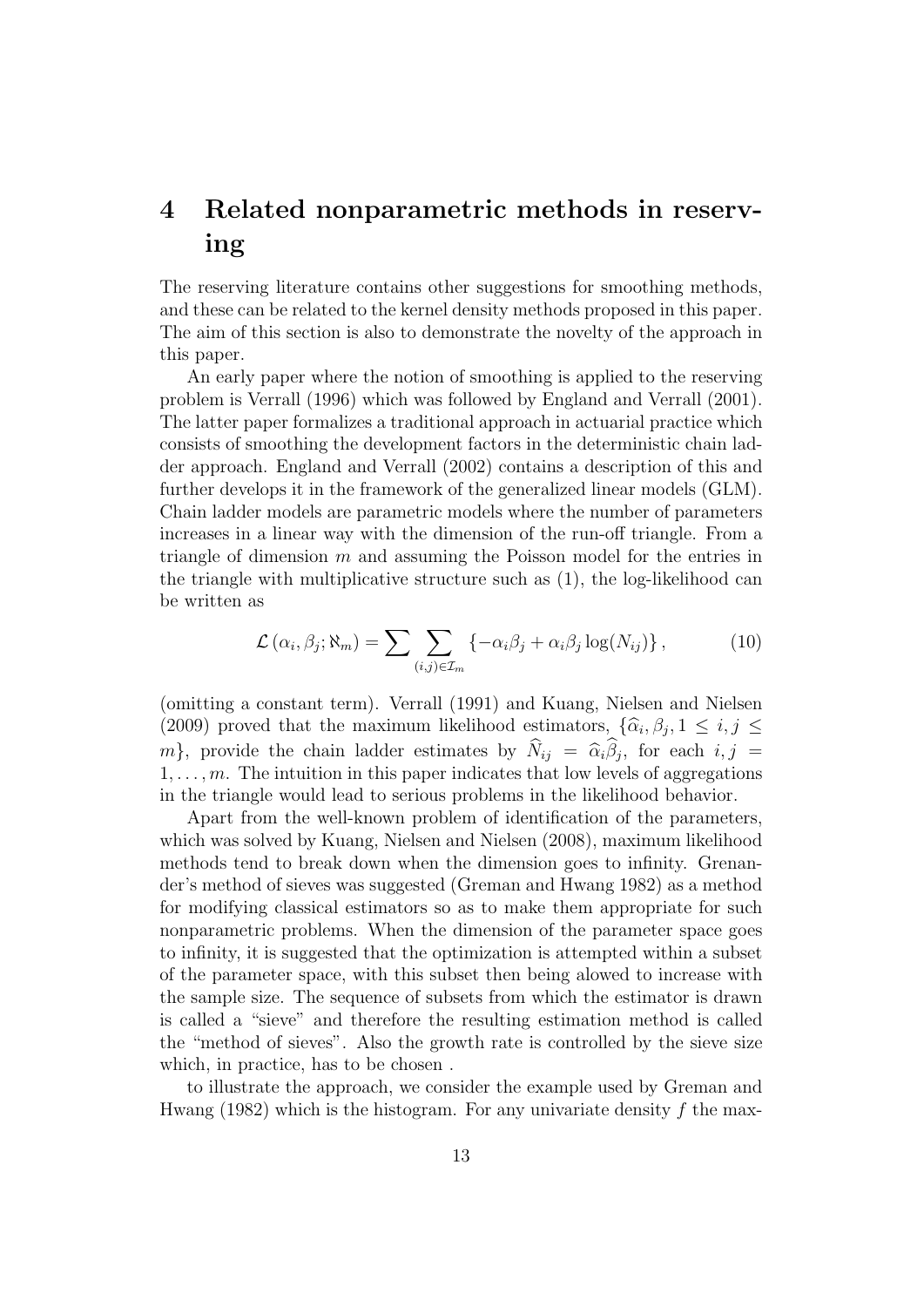imum likelihood estimator based on an i.i.d. sample,  $X_1, \ldots, X_n$ , is defined as the maximizer of  $\mathcal{L}(f; X_1, \ldots, X_n) = \prod_{i=1}^n f(X_i)$ . If nothing is known about the target density the maximum cannot be achieved. This problem could be solved by restricting the set of candidates where the optimization is carried out. A sieve can be defined for this problem as the following sequence

$$
s_{f,m} = \{f : f \text{ is a p.d.f. constant on } B_j \ j = 1, \dots, m\}
$$

with  $B_i$  being m contiguous intervals or bins dividing the support of f with bin size equal to  $\Lambda_m$ . Then the method of sieves consists of maximizing the likelihood  $\mathcal L$  in the subspace  $s_{f,m}$ , allowing m to grow with the sample size  $n$ . The solution, which is thus a sieve estimator, is the well-known histogram estimator which was described in Section 2.1. Other examples in density estimation include penalized maximum likelihood estimators. A kernel smoother such as the simple Parzen-Rosemblat-type estimator, described in Section 3.1, is close to the sieves method but differs in the fact that it is not a maximum likelihood estimator for the density (see Greman and Hwang, 1982, for more details). Thus, the kernel approach in this paper moves away from the classical method of sieves to the modern and powerful kernel smoothing theory where good estimators such as the local linear and the multiplicative bias corrected estimators can attain good theoretical properties with excellent practical performance.

The flexible method proposed by England and Verrall (2001) is quite close to the above method of sieves. In this case the relation comes from an application to regression, also described by Greman and Hwang (1982), where a particular choice of sieve leads to the well-known smoothing splines estimator for the univariate regression function. Again, it is known that the maximum likelihood estimator is not consistent when a nonparametric (of infinite dimensional parametric) regression function is assumed. A sieve for this problem can be defined as the set of absolutely continuous functions  $r$ satisfying  $\int |r'(x)|^2 dx \leq m$ , and the sieves estimator would be a first degree polynomial smoothing spline (see for example Fan and Gijbels 1996 for a description of smoothing regression splines). England and Verrall (2001) exploits the regression formulation of the reserving problem to apply smoothing ideas. The approach of this paper becomes more complex than in Greman and Hwang (1982), but the aim is still to provide estimators having the maximum likelihood properties in a nonparametric framework. The aproach of England and Verrall (2001) is described here, in order to make the connection with the classical method of sieves clear, and also to show thel connection with the kernel methods suggested in this paper.

Consider the GLM formulation of the reserving problem described in Section 2, and assume a more general framework where the error distribution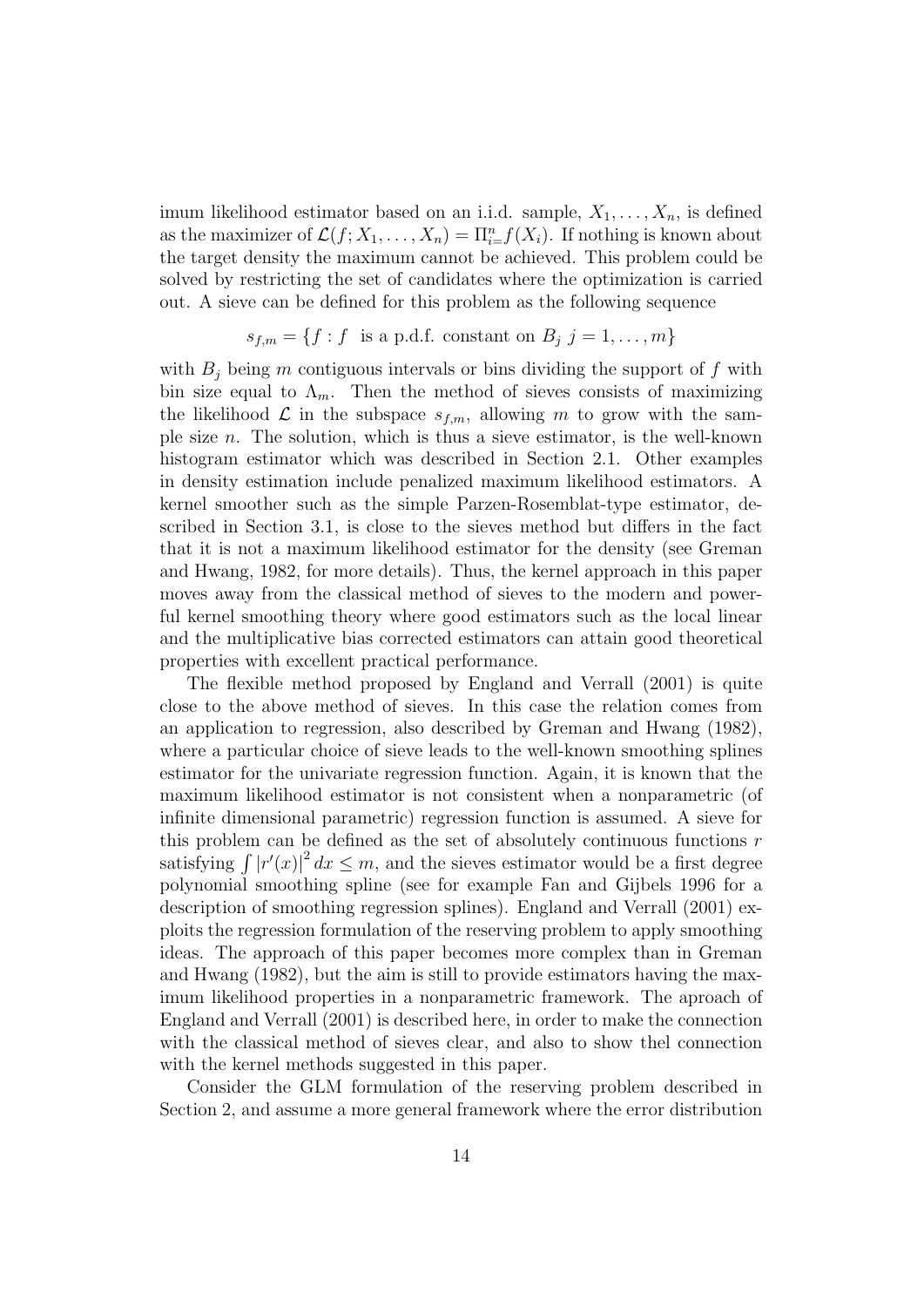could be Poisson (as considered here) but also gamma, inverse gamma etc. Such a variety of distributions allows the GLMs to be used for bothe claim claims and claim amounts triangles, with the Poisson model being suitable for the counts triangle, and an overdispersion property often used for the triangle of paid claims. Denoting by  $C_{ij}$  the entries in any of these triangles the above distribution can be characterized by the following assumption for the variance:

$$
V(C_{ij}) = \phi m_{ij}^{\rho},
$$

with  $E[C_{ij}] = m_{ij}$ . Values of  $\rho = 1, 2$  and 3 give the Poisson, gamma and inverse gamma, respectively. We focus on one of the GLM modesls for the mean for the data in a triangle, given by:

$$
\log(m_{ij}) = c + a_i + b_j. \tag{11}
$$

Here the use of the logarithmic transform makes the model linear but it also imposes some positivity constraints on the data in the triangle. This parametric model is usually fitted in practice using standard GLM tools. Note that if the dimension of the triangle is allowed to grow (and hence also the number of parameters in  $(11)$  increases), it would again give rise to a nonparametric maximum likelihood problem. Here the method of sieves would suggest defining a sieve candidate which could lead to consistent solutions. This was not the motivation of England and Verrall (2001), where a new and flexible model is described which could generalize simpler models such as that specified in equation (11) or others such as the so called Hoerl curve given by

$$
\log(m_{ij}) = c + a_i + b_i \log(j) + \gamma_i j. \tag{12}
$$

In this case, generalized additive models (GAMs) can be used of the following form:

$$
\log(m_{ij}) = s_{\theta_i}(i) + s_{\theta_j}(\log(j)) + s_{\theta_j}(j). \tag{13}
$$

In this,  $s_{\theta_i}$  and  $s_{\theta_j}$  are smoothers for the underwriting period i and the development period j, with smoothing parameters  $\theta_i$ , and  $\theta_j$ , respectively. The extremes values for the smoothing parameters i.e. zero and infinity, would lead to either the classical chain ladder model in (11) or the Hoerl curve in (12), respectively. Smoothing splines smoothers were considered for  $s_{\theta_i}$  and  $s_{\theta_j}$ , thereby considering the underwriting and development periods as continuous variables.

The relatively complex computational requirements of the GAMs in England and Verrall (2001) may have deterred them from becoming popular in reserving practice. A different approach, using GLMs was used by Björkwall,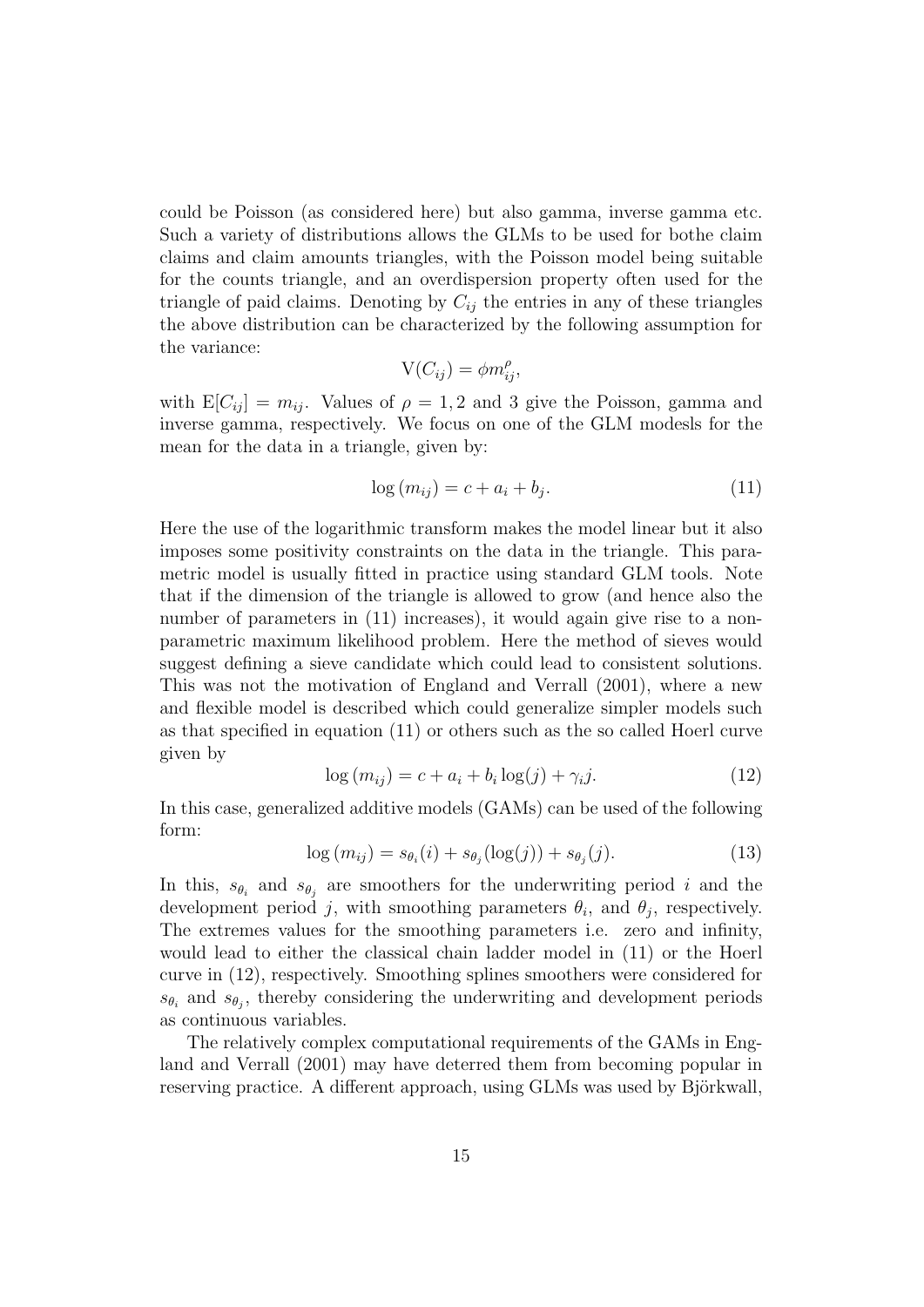Hössjer, Ohlsson and Verrall  $(2011)$ , where smoothing is introduced motivated by what is often done inl practice in reserving by an actuary: the smoothing of the development parameters using just ad hoc truncations of the estimated values from the chain ladder method.

All these smoothing approaches in reserving have a relationship with the general method of sieves, even though the nonparametric nature of the problem was not the original motivation. Also, none of these papers considered data recorded more frequently (or continuously) and they do not therefore address the nonparametric maximum likelihood problem.

Another application of smoothing ideas can be found in Verrall (1996), which suggested a simple smoothing of the chain ladder underwriting period parameters derived from the simple model in (11). The limited amount of data to estimate these underwriting period effects can lead to very volatile estimates, in which case the introdutione an appropriate level of smoothing can more stable and reliable results. Also having a similar aim but considering also smoothing in the development period are Zehnwirth (1989) and Verrall (1989), which use the Kalman filter.

The next section compares some of these approaches with the nonparametric density approach using real insurance data. But before to considering numerical results, where the peculiarities of the data might obscure some of the weakness of the methods being compared, we conclude this section with some remarks about the differences between previous approaches to introduce smoothing in reserving from that proposal in this paper.

From the above description, it is clear that the development of smoothing methods in reserving has focused on solving some of the drawbacks in traditional reserving practice such as the high volatility of results from classical chain ladder methods. Reducing volatility is indeed one of the results of using smoothing methods, but previous papers did not consider the implications of the nonparametric reserving problem. England and Verrall (2001) pointed out the continuous nature of the problem but it was simply noted that a continuous model was being applied to a nonparametric problem. Indeed even the continuous nature of the problem is recognised, all of the previous approaches look at the regression problem more than the actual density problem. The regression view of the density problem is indeed quite useful and has allowed many of the contributions to the density estimation problem to be developed. However, such a perspective relies on the histogram and therefore all the attempts to introduce smoothing methods would lead to smoothed versions of the histogram. There are many papers in the literature demonstrating that it is a poor and inefficient solution for the problem (see, for example, Jones, 1989). The new formulation of the problem as a density estimation problem therefore has wider implications and has not been con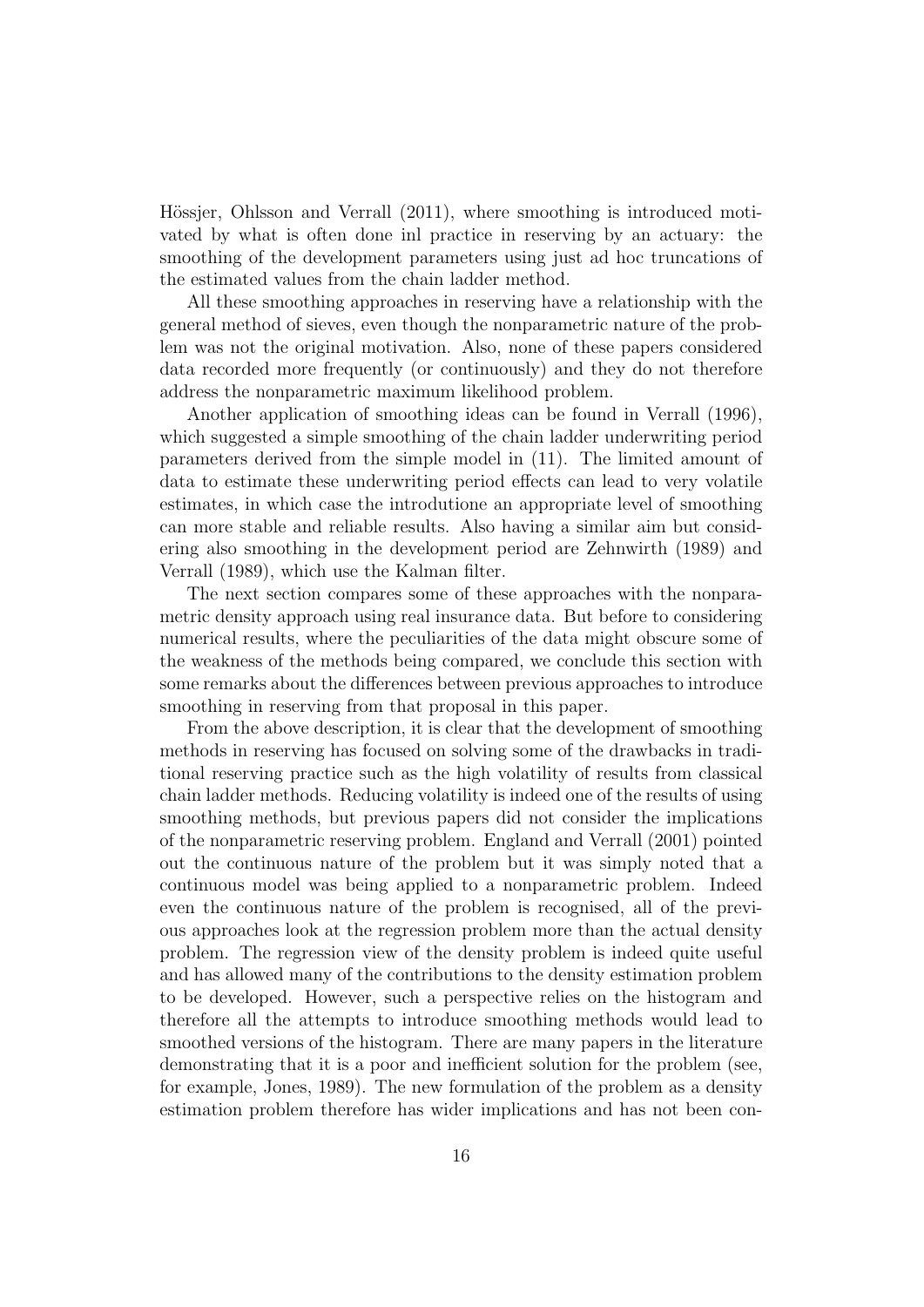sidered before in the actuarial literature. This wider perspective allows us to develop modern and powerful nonparametric methods, which arel known to provide excellent results in other fields. This, although the proposal in paper may appear to be too sophisticated for stochastic reserving, we believe that it is in fact simpler and more intuitive.

# 5 Illustration with real insurance data

#### 5.1 The data and classical chain ladder

In this paper we consider an illustration of the reserving problem trough a personal accident data set from a major insurer. These data were previously used by Martínez-Miranda, Nielsen and Verrall (2012) to estimate the reserve using incurred counts and paid data through a micro-model on the underlying individual data. In this study we restrict our attention to the incurred counts triangle. As we discussed along the paper a proper analysis of the paid data using the kernel density approach should require further work to deal properly with the correlations in the individual payments series.

The data set consists of quarterly data arranged into an incremental runoff triangle. Cells in the triangle correspond to number of reported counts as were formulated above in  $\aleph_{m'} = \{N_{ij}; (i, j)\mathcal{I}_{m'}\}$ , with  $m' = 76$ . Working with such level of aggregation is not recommendable when applying classical methods based on maximum likelihood (or quasi-likelihood) such as classical CLM. We remind to the reader our discussion in Section 4 where it was pointed out that maximum likelihood tends to break down when the estimation problem becomes actually a nonparametric problem. As we discussed in this section there are some approaches in the literature to deal with this issue without moving from the classical perspective. However the common method used for many years in practice consisted of going to higher levels of aggregation such as years so the dimension of the parametric space would be reduced. Let denote by  $\aleph_m = \{N_{ij}; (i,j)\mathcal{I}_m\}$  (with  $m = 19$ ) the yearly aggregation of the data which is plotted in Figure 1. The rows correspond to the underwriting years and the columns correspond to the delay until reporting, also in years from the underwriting year. Then the observations consist of a histogram with bins containing four quarters. Such a histogram is the starting point of traditional methods such as the classical chain ladder. The projections using this method are calculated assuming the mean model  $E[N_{ij}] = \alpha_i \beta_j$   $(i, j = 1, ..., m$  and  $m = 19$ ) and the parameters are estimated using maximum likelihood under the Poisson distribution. The resulting projections are shown in the bottom graph in Figure 1. We can see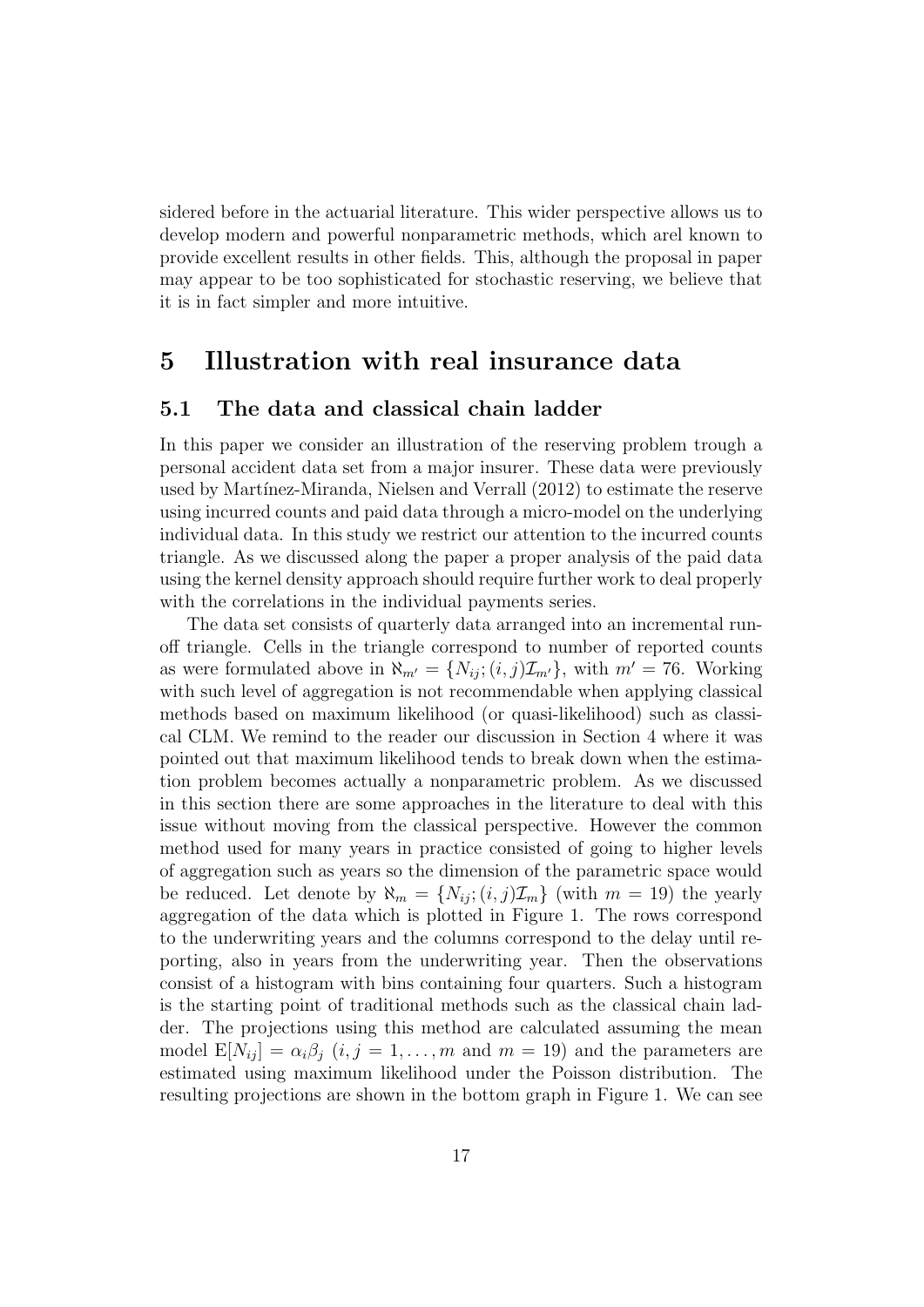that these projections represent quite well the data histogram.

#### 5.2 The continuous approach

Now we compare the classical chain ladder solution given above with the continuous density approach suggested in this paper. Since the lower level of aggregation in which the data are available are quarters we make use of discrete approximations of our local linear (LL) and multiplicative bias corrected (MBC) estimators. Such expressions are given in the Appendix A and use as input data the quarterly counts triangle with dimension  $m' = 76$ . To derive both LL and MBC estimators we should start by estimating an unstructured density in the observation set (in this case it is  $\mathcal{I}_{m'}$ ). Such estimators are formulated in (22) and (23) for the available data and require a proper bandwidth choice. The crossvalidation method in (9) provides a suitable choice for the bandwidths which becomes  $h_{cv} = (10.2, 2.9)$  for the LL estimator, and  $\hat{h}_{cv} = (10, 3.3)$  for MBC estimator. Note that it is requires to oversmooth in the underwriting direction but undersmooth in the development component. These unstructured estimators are the starting point of our density estimator for forecasting purposes. They have been plotted in the left panels of Figure 2. The estimated densities in the underwriting and development directions  $(f_1 \text{ and } f_2)$  are shown in Figure 3 and compared with classical approaches such as classical chain ladder and two smoothing methods suggested in the classical reserving framework. These methods were described in Section 4 and we have focus in this application in two of them: a sieves method to smoothing the chain ladder parameters estimated from quarterly data (Verrall 1996 (check??)) and the following generalized additive model (GAM) suggested by England and Verrall 1991:

$$
\log\left(\mathcal{E}[N_{ij}]\right) = s_{\theta_i}(i) + s_{\theta_j}(j),\tag{14}
$$

with  $s_{\theta_i}$  and  $s_{\theta_j}$  being smoothing splines with crossvalidated smoothing parameter. The resulting components are shown in Figure 3 and compared with the derived using the density approach and classical chain ladder.

#### 5.3 Prediction of the outstanding claims

In reserving the interest is often to provide a summary of the predicted outstanding claims more than individual estimates for cells in the input triangles or even for individual claims. In fact the reserving practice focuses in deriving predictions for the overall total (or the reserve) or totals for each of the future calendar year. From the classical CLM approach the outstanding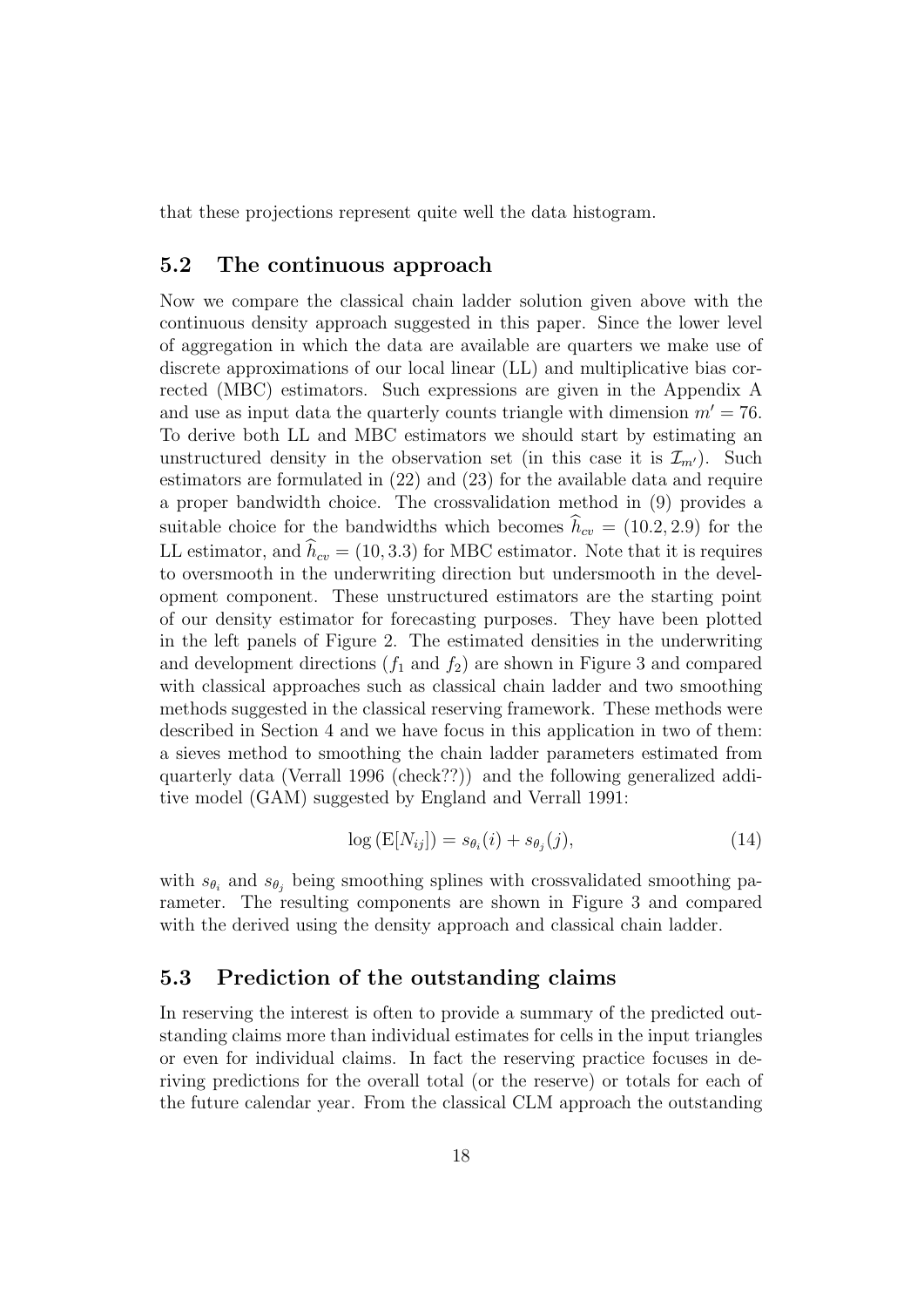numbers are obtained just by summing the predicted values for the claims in the lower triangle. Thus the predicted reserves for the future calendar period are derived just by summing up the diagonals in the lower triangle i.e.

$$
\widehat{D}_k = \sum_{i=2}^m \widehat{N}_{i,m+k-i+1} = \sum_{i=2}^m \widehat{\alpha}_i \widehat{\beta}_{m+k-i+1}
$$
\n(15)

for  $k = 1, ..., m - 1$ . Thus the overall total will be  $R = \sum_{t=1}^{m-q} D_t$ . Under the continuous approach these predictions are defined from the following integrals:

$$
\widehat{D}_t = \tau \int_0^T \widehat{f}_1(x) \widehat{f}_2(T - x + t) dx, \qquad (16)
$$

for calendar time  $t+T$  with  $t \in (0, T)$ . Here  $\tau$  is the total exposure in  $\mathcal{I}$ . The predictions derived from the classical CLM and the continuous approach (LL and MBC) are reported in Table 1. The results are compared also with the classical chain ladder projections and the two smoothing methods in classical reserving defined above.

We can see that the compared method are quite different so the natural question is to perform a validation of the methods for the analyzed data set. This is our aim in the next subsection but before moving there just to point out that the performance of the methods should be asses for different prediction goals. This is the best method to predict individual data (in this case cells in the yearly triangle) could not be the best when the aim is to predict an aggregation of the claims such as calendars or the overall total. In fact, using the smoothing ideas in this paper to predict cells should be required an undersmooth degree but the opposite will be required when the aim is to predict a total. Therefore we expect that smoothing methods works better to predict calendar years and total number of claims.

#### 5.4 Validation

A common method used in reserving to validate the methods consists of testing against the experience. This is done through the so called backtest. The idea is quite simple: since we can only check the predictions with what we have already observed, then we simply reduce the data to estimate and use only the older data to predict the more recent data. Note that this process uses the key assumption that the past is a good predictor of the future.

Thus from the available data we have cut off a number of calendar periods, this is diagonals in the triangle, and keep the numbers to test later with the predictions. By denoting by c the number of cut periods, the dimension of the reduced triangle would be  $m-c$  and the observation set  $\mathcal{I}_c = \{(i,j); i,j = 1\}$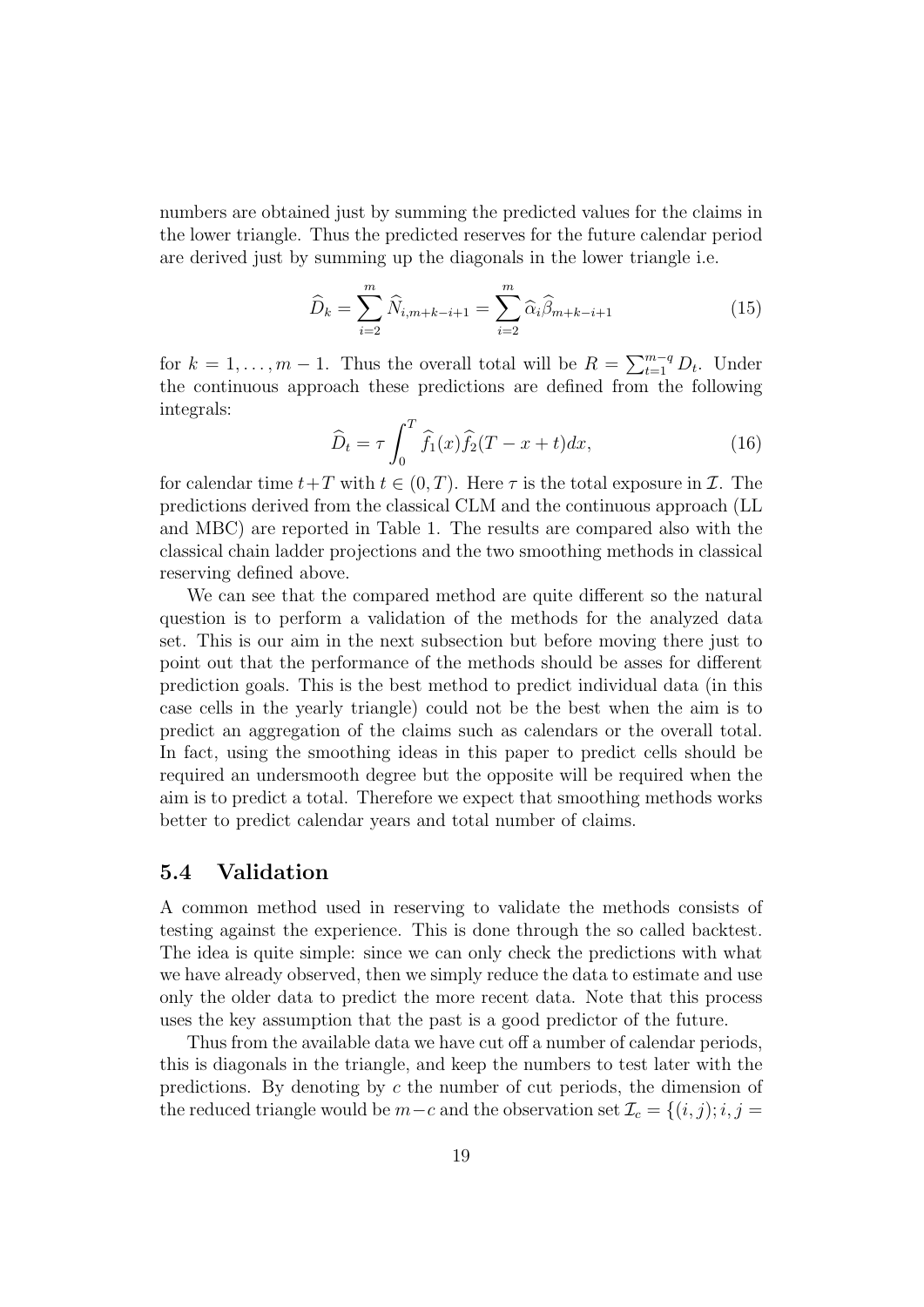$1, \ldots, m-c, i+j-1 \leq m-c$ . Now we can project from this reduced triangle in the future which is given by the set  $\mathcal{J}_c = \{(i, j); i = 2, \ldots, m - c, j =$  $m - c - i + 1, \ldots, m - c$ . And finally we compare the projections with the original kept data which spread out in  $\mathcal{J}_c = \{(i, j) \in \mathcal{J}_c; i + j - 1 \leq m\}.$ 

We use a number of different measures for the error depending on which is the objective of prediction. Thus we are interested in validating the methods to achieve three possible aims:

- 1. To predict individual cells i.e. number of claims which incurred in the year i and will be reported with  $j-1$  years of delay,  $N_{ij}$ .
- 2. To predict cash flows i.e. total number of claims which will be reported in the calendar year  $t = i + j - 1$ , this is  $D_{t;c} = \sum_{i,j:i+j-1=t, (i,j)\in \tilde{J}_c} N_{ij}$ .
- 3. And to predict the overall total of claims in the future  $R_c = \sum_{(i,j) \in \widetilde{\mathcal{J}}_c} N_{ij}$ .

Therefore the performance of the methods applied in previous section to the data set should be evaluated in three different ways, depending on the prediction goal defined above.

$$
\text{Cells: } \quad \text{Rerr}_1^c = \frac{\sum_{(i,j)\in \tilde{\mathcal{J}}_c} (\hat{N}_{ij} - N_{ij})^2}{(i,j) \in \tilde{\mathcal{J}}_c N_{ij}^2} \tag{17}
$$

$$
\text{Calendar:} \quad \text{Rerr}_2^c = \frac{\sum_{t=1}^c (\widehat{D}_{t;c} - D_{t;c})^2}{\sum_{t=1}^c (D_{t;c})^2} \tag{18}
$$

Total: 
$$
Rerr_3^c = \frac{|\overline{R}_c - R_c|}{R_c}
$$
 (19)

The results for the backtest projecting from the reduced triangles  $\mathcal{J}_c$  with  $c = 1, 2, 3, 4$  and 5 years are reported in Table 2. The results from the test are quite unstable and do not provide a clear picture of which method is working better for the problem. In the next section we perform also a simulation study to provide clearer conclusions.

## 6 Simulation study

To do... We will simulate monthly data.

# 7 Conclusions

To write...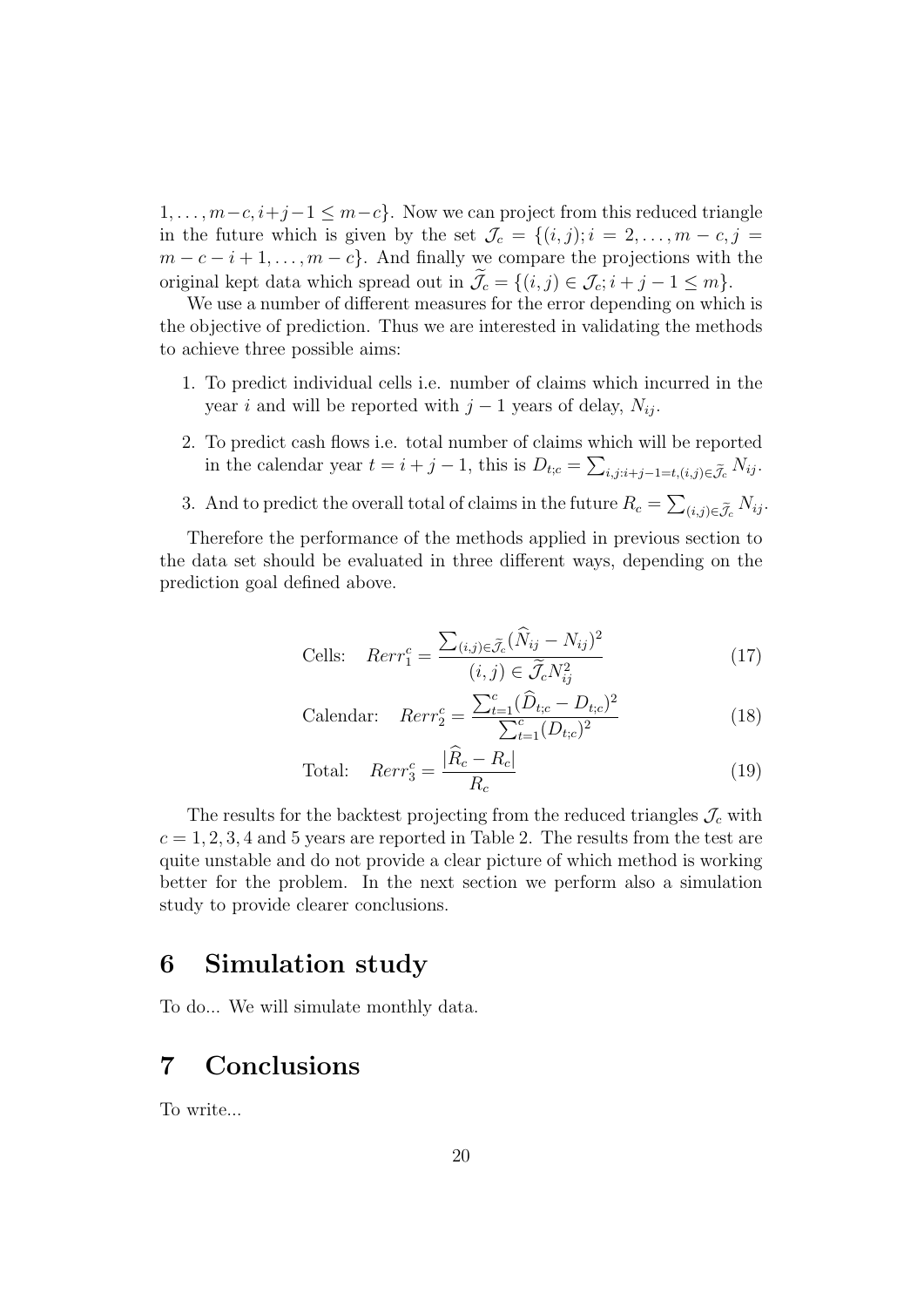# References

- Bjürkwall, S., Hïssjer, O., Ohlsson, E. and Verral, R.J. (2011), A generalized linear model with smoothing effects for claims reserving, Insurance: Mathematics and Economics, 49, 27–37.
- England, P.D. and Verrall, R.J. (2001), A flexible framework for stochastic claims reserving, Proceedings of the Casualty Actuarial Society LXXXVIII, 1–38.
- England, P.D. and Verrall, R.J. (2002), Stochastic claims reserving in general insurance, British Actuarial Journal, 8(3), 443–518.
- Geman, S. and Hwang, C-R. (1982), Nonparametric maximum likelihood estimation by the method of sieves, Annals of Statistics, 10(2), 401–414.
- Jones, M.C. (1989) Discretized and Interpolated Kernel Density Estimates, Journal of the American Statistical Association, 84 (407) 733–741
- Linton, O. and Nielsen, J.P. (1998) An optimization interpretation of integration and backfitting estimators for separable nonparametric models, Journal of Royal Statistical Society, Series B 60, 217–222.
- Linton, O. and Nielsen, J.P. (1995) A kernel method of estimating structured nonparametric regression, Biometrika, 82, 93–100.
- Kuang, D., Nielsen B. and Nielsen J.P. (2009) chain ladder as Maximum Likelihood Revisited. Annals of Actuarial Science 4, 105–121.
- Mammen,E., Linton, O. and Nielsen, J.P. (1999) The existence and asymptotic properties of a backfitting algorithm under weak conditions, Annals of Statistics, 27, 1443–1490.
- Marx, B.D. and Eilers, P.H.C. (1998) Direct generalized additive modeling with penalized likelihood, *Computational Statistics*  $\mathcal{C}$  Data Analysis, 28, 193–209.
- Nielsen, J.P. (1999) Multivariate Boundary Kernels from Local Linear Estimation, Scandinavian Actuarial Journal, 1, 93–95.
- Norberg, R., (1986): A contribution to modelling of IBNR claims. Scandinavian Actuarial Journal, 155-203.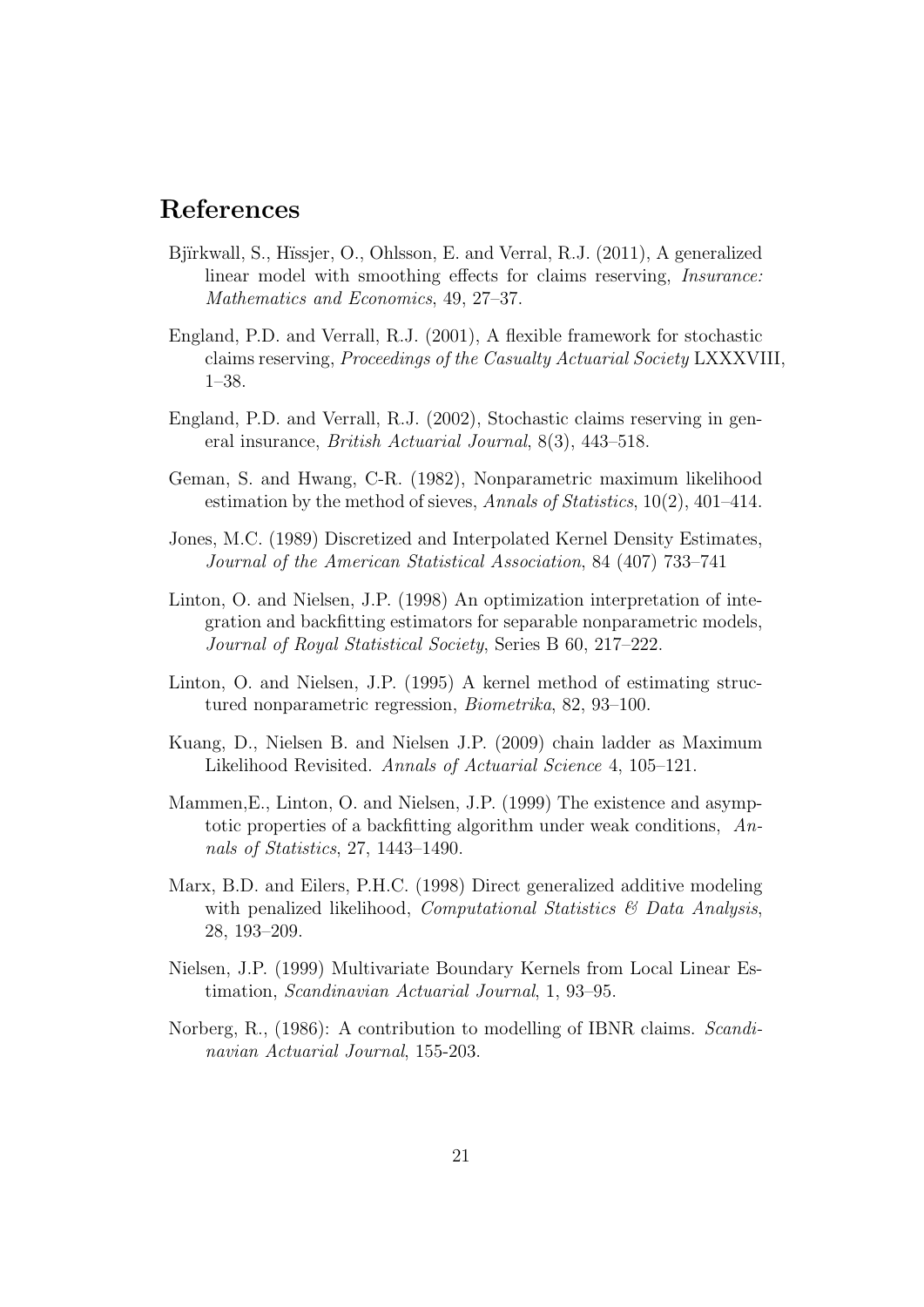- R DEVELOPMENT CORE TEAM (2006). R: A Language and Environment for Statistical Computing. Vienna: R Foundation for Statistical Computing.
- Verrall,R.J. (1989), A state space representation of the chain ladder linear model, Journal of the Institute of Actuaries, 116, 589–609.
- Verrall, R.J. (1991), Chain ladder as Maximum Likelihood, Journal of the Institute of Actuaries, 118, 489–499.
- Verrall, R.J. (1996), Claims reserving and generalized additive models, Insurance: Mathematics and Economics, 19, 31–43.
- Verrall, R.J. (2004), A Bayesian generalized linear model for the Bornhuetter-Ferguson method of claims reserving, North American Actuarial Journal,  $8(3)$ , 67–89.
- Wüthrich, M. and Merz, M. (2008). Stochastic Claims Reserving Methods in Insurance. Wiley.
- Yu, K., Park, B.U. and Mammen, E. (2008) Smooth backfitting in generalized additive models, Annals of Statistics, 36, 228–260.
- Zehnwirth, B. (1989), Regression methods -applications. In: Conference Paper. 1989, Casual Loss Reserve Seminar. Available online at: http://www.casact.org/pubs/CLRSTrans/1989/825pdf.

# A Smoothing the multiplicative density from aggregated data

As we have described above the reserving problem consists of estimating a two-dimensional density with a support into a triangle. As was described in Section 2.1 the density problem estimation can be viewed as a regression problem on using binned data (Fan and Gijbels, 1996). Since data in insurance are usually presented in an aggregated way such as quarters, years or in the lower levels by months or even weeks this approach can be required by the available data. In this practical situation it is useful to rewrite the methods we introduce in this paper using regression formulation on the available aggregated data. The approach is then closely related to marginal regression method by Linton and Nielsen (1998). In this work the aim is simply minimizing the distance from a multivariate regression function to two multiplicative components. Also the subsequent multiplicative bias correction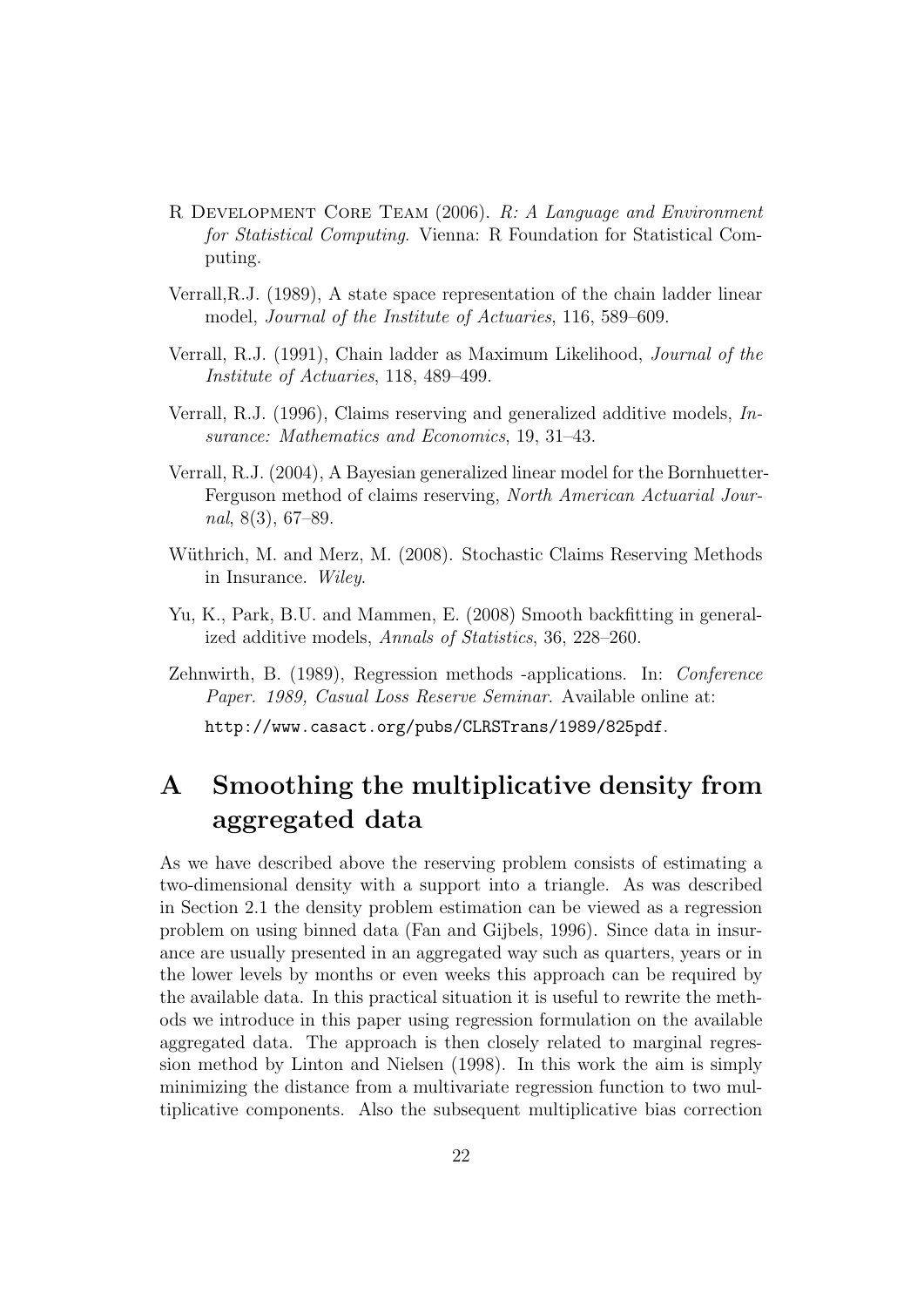we also suggest for the density problem can be reformulated in terms of the nonparametric regression model by Linton and Nielsen (1994).

The regression formulation becomes more intuitive and at the moment more popular in the current reserving practice as we discussed in Section 4. We think that this section will be a bridge to connect with the classical reserving audience and at the same time a simple statistics exercise consisting in adapting continuous methods to practical problems where the data are given at some level of aggregation.

Let consider here the reserving problem to be solved from aggregated data into a run-off triangle such as the counts triangle,  $\aleph_m$ . As we describe in Section 2.1 The regression model for the underlying problem can be written by

$$
N_{ij} = r(z_{ij}) + \varepsilon_{ij} \tag{20}
$$

with  $z_{ij} = (x_i, y_j)$  the points in the grid, for  $(i, j) \in \mathcal{I}_m$ . In this case the local linear estimator of the unstructured density resulting from solving the problem (5), for any given point  $z_0 = (x_0, y_0)$  can be derived from the close minimization regression problem:

$$
\left(\begin{array}{c}\widehat{\Psi}_0\\\widehat{\Psi}_1\end{array}\right) = \arg\min\sum_{(i,j)\in\mathcal{I}_m} \left[N_{ij} - \widehat{\Psi}_0 - \widehat{\Psi}_{11}(x_0 - x_i) - \widehat{\Psi}_{12}(y_0 - y_j)\right]^2 \mathcal{K}_h(z_{ij} - z_0) dz.
$$
\n(21)

The solution  $\widehat{\Psi}_0$  gives an estimator for  $r(z_0)$ . By denoting as  $\widetilde{r}(z_0)$  such estimate, the density  $f(z_0)$  can be estimated by the discrete approximation

$$
\tilde{f}(z_0) = \tilde{r}(z_0) / n\Lambda_m^2,\tag{22}
$$

with  $n = \sum_{(i,j)\in\mathcal{I}_m} N_{ij}$  and  $\Lambda_m$  the grid length. From arguments given in Section 3.1 we can see that the estimator in (22) is equal to the local linear density estimator in (5) as the grid-length  $\Lambda_m$  goes to 0. To derive the corresponding discrete approximation form the structured (multiplicative) density we carry out the the two-step method formulated in Section 3.3 from the just derived estimator (22).

Similarly we can derive the second improved smoother using bias reduction techniques that was proposed in Section 3.4. Again from the above regression view we can define the multiplicative bias correction estimator as was introduced by Linton and Nielsen (1994) for nonparametric regression. The unstructured MBC estimator at any point  $z_0$  is defined from the local linear regression estimator  $\tilde{r}(z_0)$  by:

$$
\widetilde{r}_{MBC}(z_0) = \widetilde{r}(z_0)h(z_0)
$$
\n(23)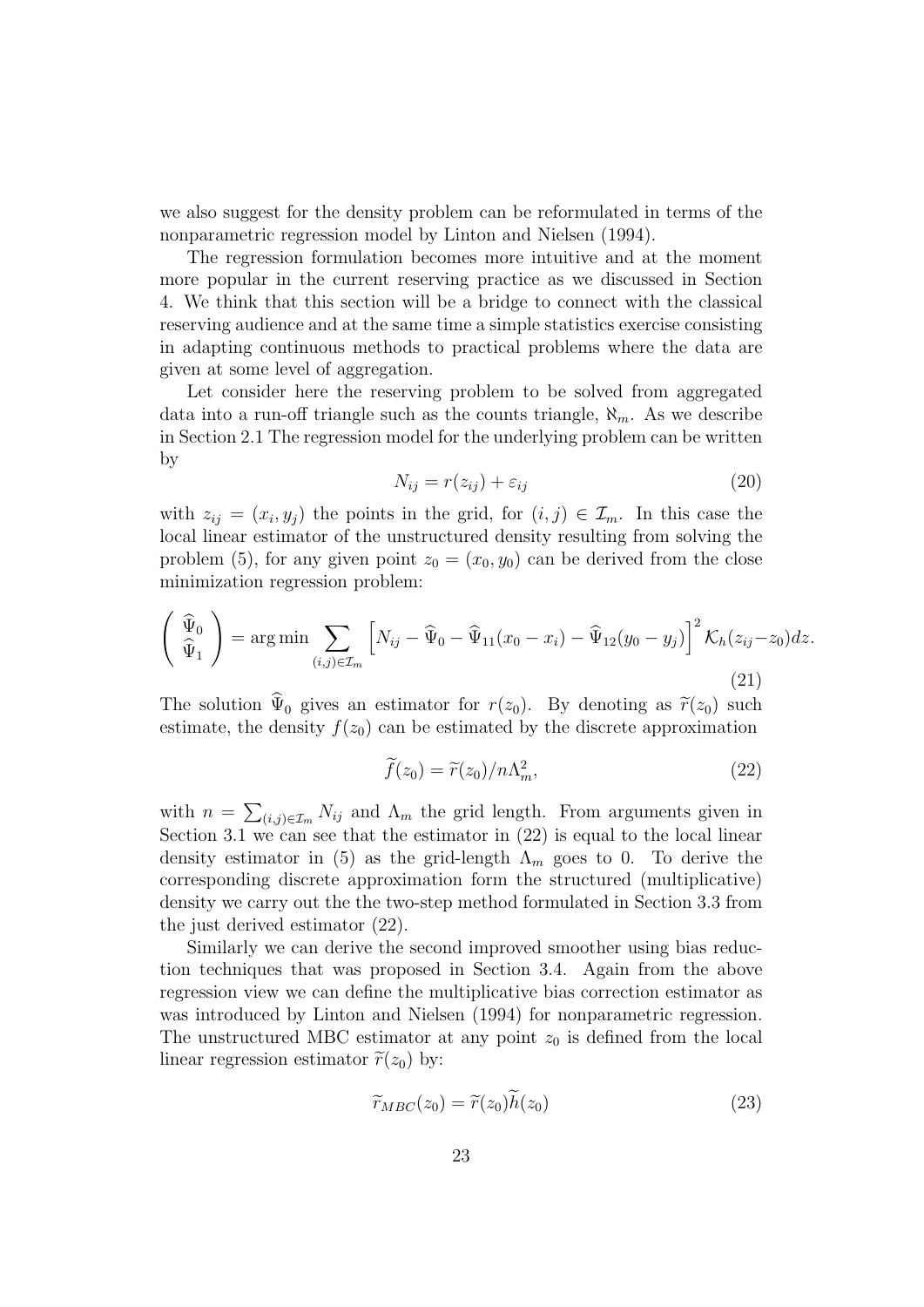where  $\widetilde{h}$  is the local linear regression estimator calculated from a problem like (21) but using as responses the estimates  $\{N_{ij}/\tilde{r}(z_{ij}), (i, j) \in \mathcal{I}_m\}$ . From the MBC estimator  $\widetilde{r}_{MBC}$  the discrete unstructured MBC density is given by  $f_{MBC}(z_0) = \widetilde{r}_{MBC}(z_0)/n\Lambda_m^2$ . And finally we use the two-step method to provide the discretized structured MBC estimator provide the discretized structured MBC estimator.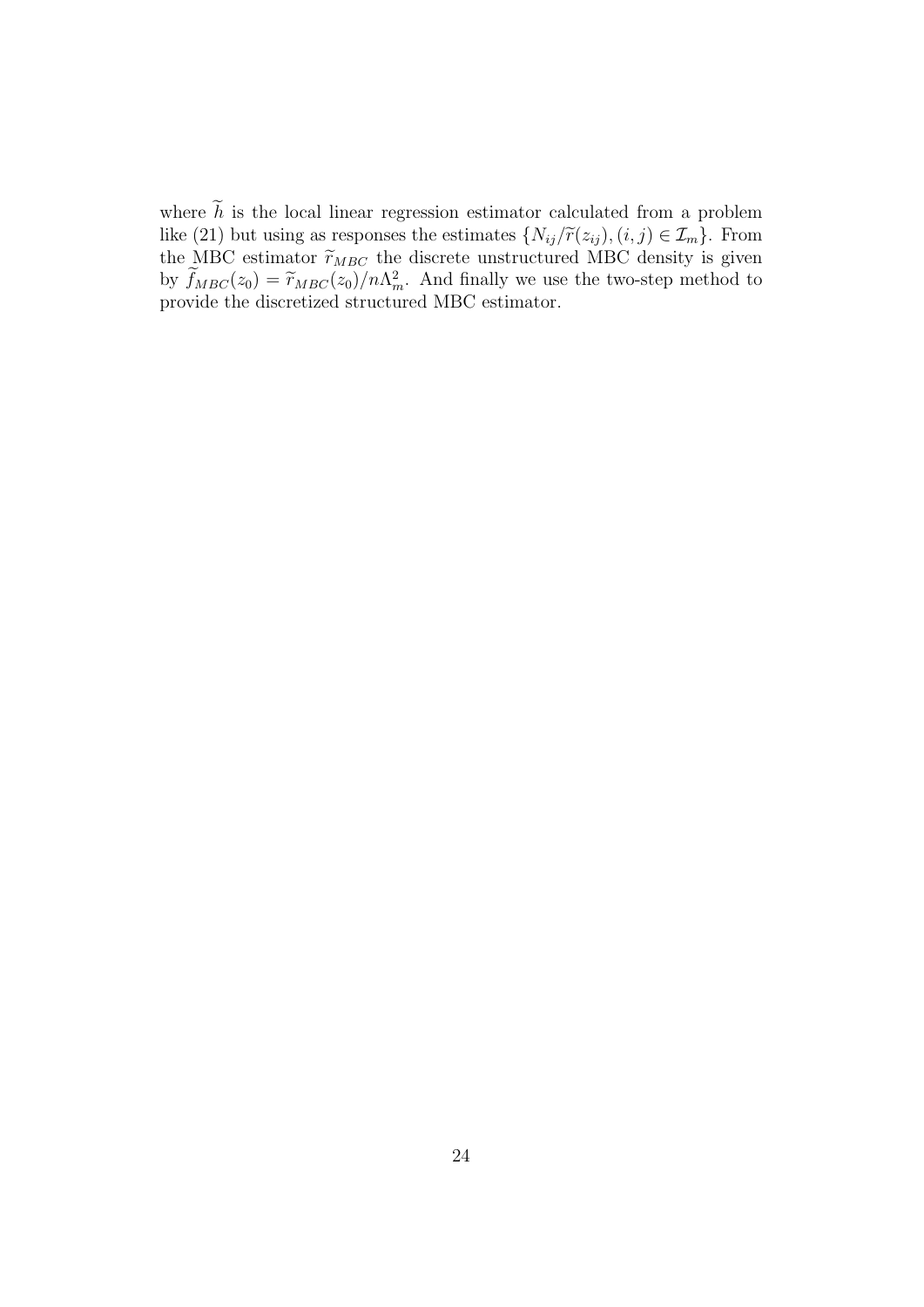

Figure 1: Insurance motor data: observed counts (run-off triangle) and classical chain ladder projections. The observed data consists of the number of claims which incurred at year i and were reported with a delay of  $j - 1$  years  $(i, j = 1, \ldots, m, m = 19)$ . The bottom histogram shows the projections calculated using the chain ladder method.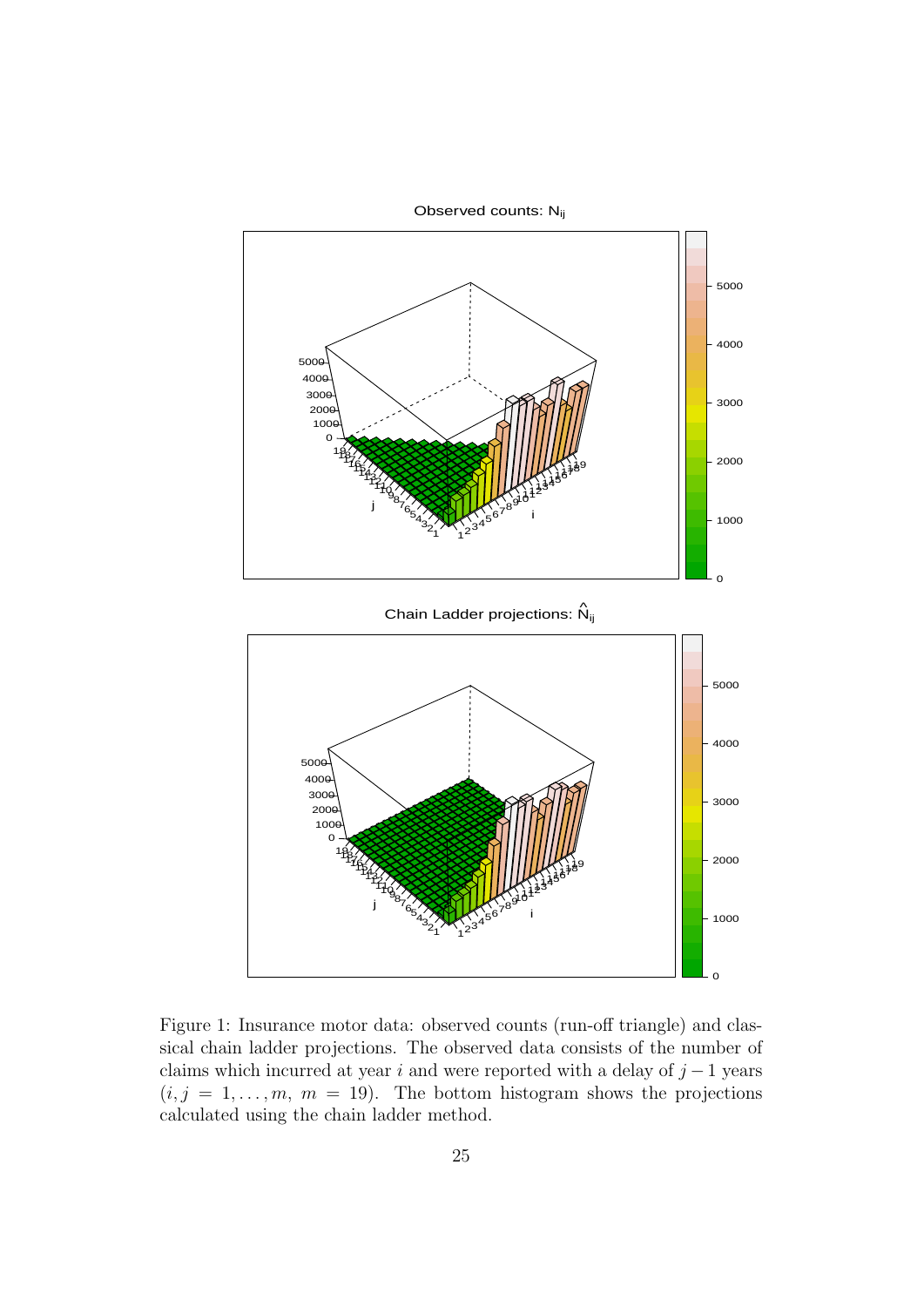

Figure 2: Forecasts for motor data using the continuous density approach. Left panels show the unstructured local linear (LL) and multiplicative bias corrected (MBC) estimators. The bandwidth parameters were chosen using crossvalidation that provided values  $(h_1, h_2) = (10.2, 2.9)$  for LL and  $(h_1, h_2) = (10, 3.3)$  for MBC. The estimated densities have been evaluated at years and the predicted number of claims have been plotted in the vertical axis. Right panels show the derived projections using the structured (multiplicative) estimators through the two step method in subsection 3.3.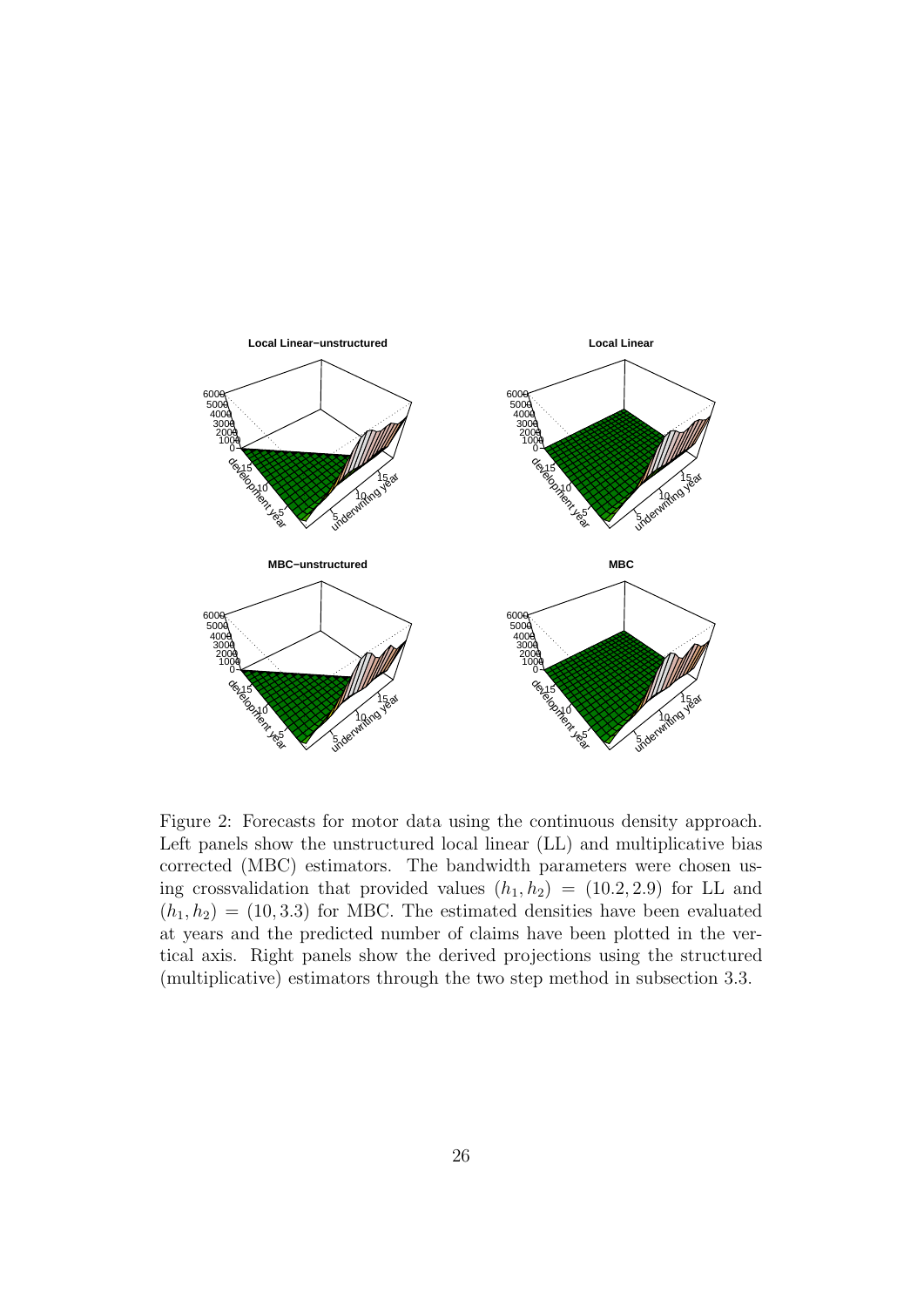

Figure 3: Estimated underwriting and development densities for motor data: incurred counts triangle. Top panel shows the resulting underwriting density  $(f_1)$  from LL and MBC. Similarly for the development density  $(f_2)$  in the bottom panel. The LL and MBC estimates are compared with the classical chain ladder parameters (CLM) and two smoothing related methods: a sieves method on quarterly chain ladder parameters (sieves-CLM) and a the GAM approach proposed by England and Verrall (1991).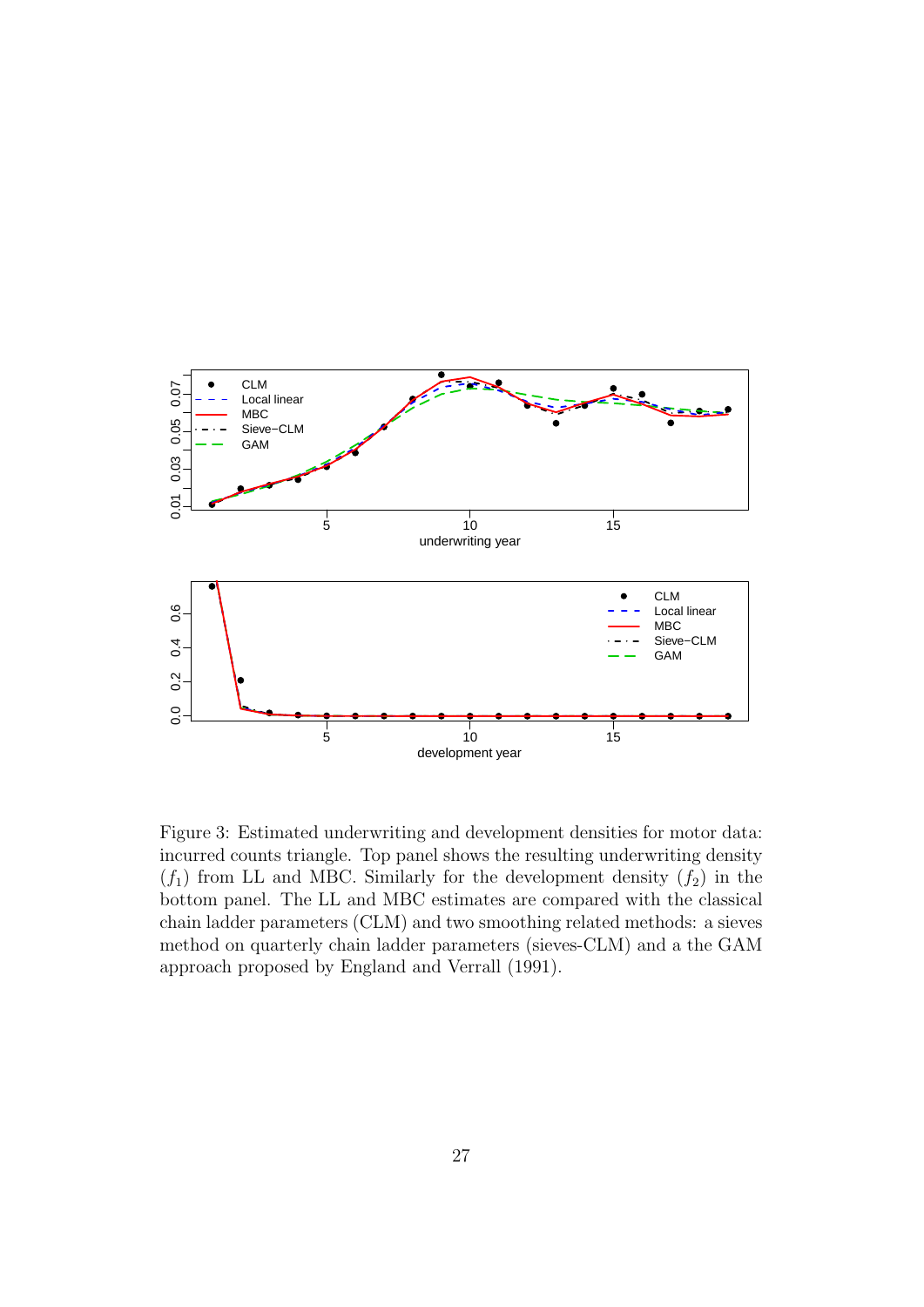| Future         | LL               | $_{\rm MBC}$   | CLM            | Sieve-CLM      | GAM            |
|----------------|------------------|----------------|----------------|----------------|----------------|
| $\mathbf{1}$   | 1647             | 1253           | 1425           | 1805           | 1239           |
| $\overline{2}$ | 187              | 161            | 181            | 200            | 151            |
| 3              | 68               | 60             | 69             | 69             | 55             |
| $\overline{4}$ | 32               | 26             | 30             | 32             | 28             |
| $\overline{5}$ | 21               | 17             | 20             | 21             | 17             |
| $\,6$          | 14               | 12             | 15             | 14             | 11             |
| $\overline{7}$ | 9                | 7              | 9              | 9              | 8              |
| $8\,$          | $\overline{5}$   | 4              | 5              | $\overline{5}$ | $\overline{5}$ |
| $\overline{9}$ | 3                | $\overline{2}$ | 3              | 3              | 3              |
| 10             | $\overline{2}$   | $\overline{2}$ | $\overline{2}$ | $\overline{2}$ | $\overline{2}$ |
| 11             | $\mathbf{1}$     | $\mathbf 1$    | $\mathbf{1}$   | 1              | $\mathbf{1}$   |
| 12             | $\mathbf{1}$     | $\mathbf 1$    | 1              | 1              | $\overline{1}$ |
| 13             | $\mathbf{1}$     | $\overline{0}$ | 1              | $\mathbf{1}$   | $\mathbf{1}$   |
| 14             | $\mathbf 1$      | $\overline{0}$ | $\mathbf{1}$   | 1              | $\overline{0}$ |
| 15             | $\mathbf 1$      | 0              | $\overline{0}$ | 1              | $\overline{0}$ |
| 16             | 0                | $\overline{0}$ | $\overline{0}$ | 0              | $\overline{0}$ |
| 17             | $\boldsymbol{0}$ | $\overline{0}$ | $\overline{0}$ | 0              | $\overline{0}$ |
| 18             | 0                | 0              | 0              | $\overline{0}$ | $\overline{0}$ |
| Total          | 1992             | 1547           | 1763           | 2166           | 1524           |

Table 1: Predicted number of reported claims at each future calendar year. The predictions labeled by LL and MBC have been calculated from the structured local linear and multiplicative bias corrected estimators, respectively, with bandwidth estimated using crossvalidation. The column labeled as CLM provides the classical chain ladder predictions. The fifth column shows the results from a method of sieves on chain ladder estimates and the last column the predictions using the GAM suggested by England and Verrall (2001).